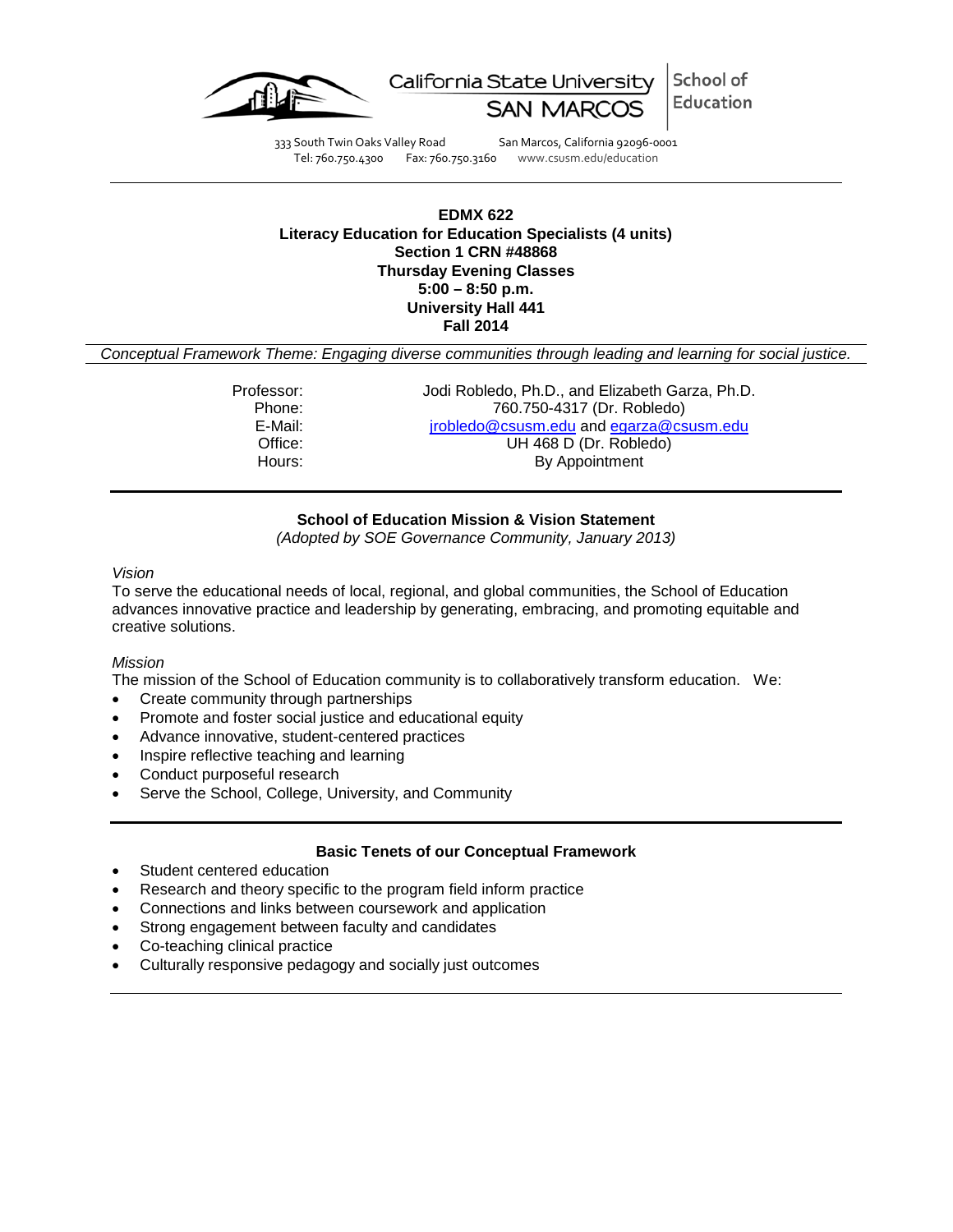## **TABLE OF CONTENTS**

| COURSE FEATURES AND PROFESSIONAL AND ADMINISTRATIVE REQUIREMENTS5                              |  |
|------------------------------------------------------------------------------------------------|--|
|                                                                                                |  |
|                                                                                                |  |
|                                                                                                |  |
|                                                                                                |  |
|                                                                                                |  |
|                                                                                                |  |
|                                                                                                |  |
|                                                                                                |  |
|                                                                                                |  |
|                                                                                                |  |
|                                                                                                |  |
|                                                                                                |  |
|                                                                                                |  |
|                                                                                                |  |
|                                                                                                |  |
| Grading Rubric for "Local Understanding" Case Study and Principled Lesson Design: Student with |  |
|                                                                                                |  |
| Release Of Liability, Promise Not To Sue, Assumption Of Risk And Agreement To Pay Claims 24    |  |

## **COURSE DESCRIPTION**

<span id="page-1-0"></span>Focuses on developing an advanced understanding of theory, methodology, and assessment of K-12 English Language Arts and second language learning in integrated and inclusive classrooms. May not be taken for credit by students who have received credit for EDMX 641. Prerequisite: EDMS 521.

## **Expanded Course Description**

<span id="page-1-1"></span>EDMX 622 includes significant additional instruction that relates specifically to special education. Candidates explore strategies for teaching all facets of language arts: speaking, listening, reading, writing, thinking, and collaborating (although these are artificial separations), paying particular attention to scaffolding student learning for access and success.

Candidates are provided instruction and experiences to a) become skilled in observing students' language use behaviors; and b) use materials, strategies, and adaptations in approaches to language and literacy instruction for K-12 learners, including those who have various special learning characteristics. Emphasis is on students with autism spectrum disorders and students with atypical patterns of language and literacy development.

<span id="page-1-2"></span>EDMX 622 addresses Education Specialist Program Standard 9: Preparing to Teach Reading/Language Arts and supporting candidates' successful completion of the Reading Instruction Competency Assessment (RICA) assessment as well as additional Program and Mild/Moderate Education Specialist standards identified on the assignment matrix on page 3.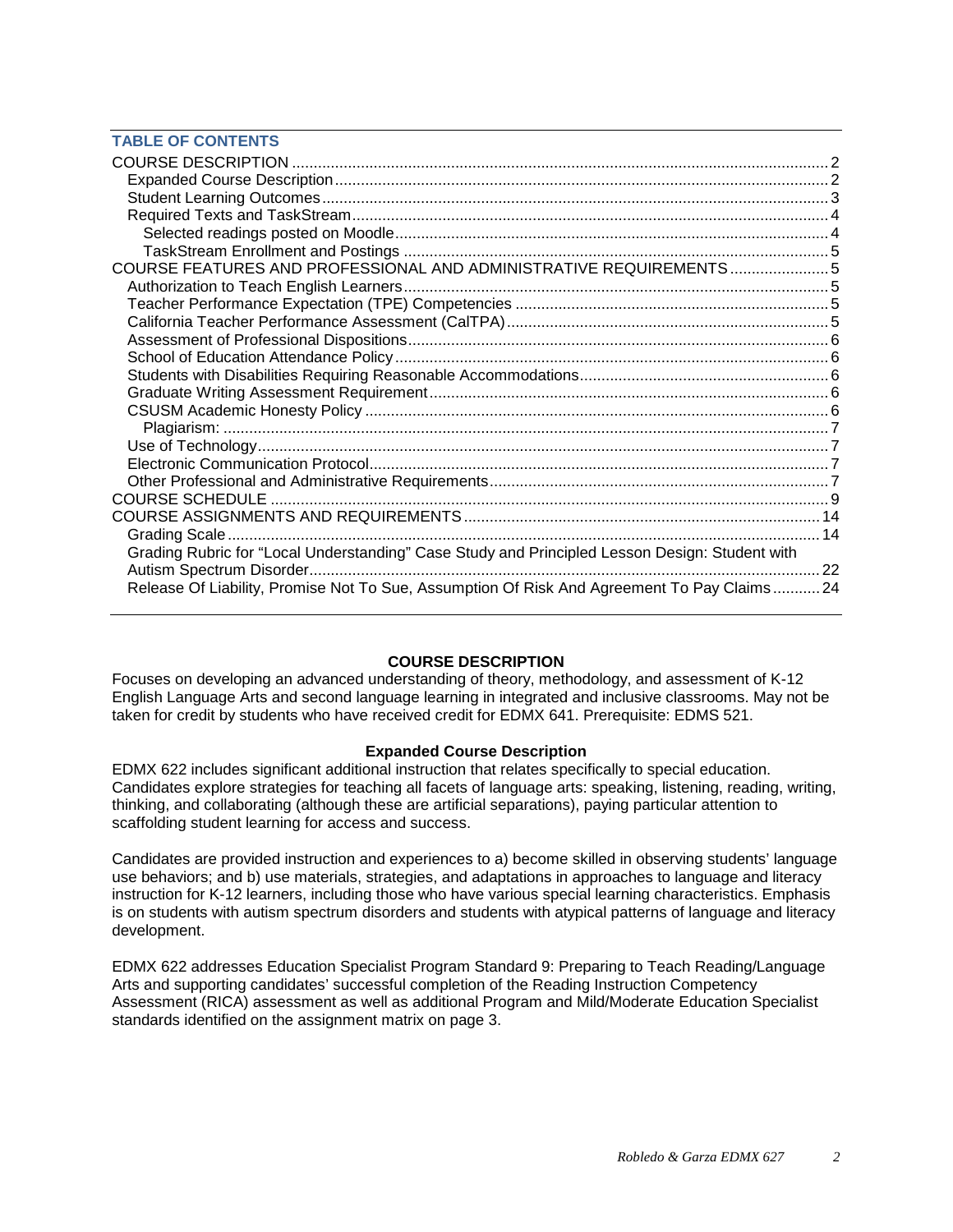## **Student Learning Outcomes**

KNOWLEDGE - Teacher candidates:

- Gain an understanding of how a first and second language is acquired.
- Gain an understanding of the reading process and its relationship to thought, language and learning and the knowledge of reading content including: word analysis, fluency, vocabularyacademic language- and background knowledge, reading comprehension, literary response and analysis.
- Gain understanding of how to learn to read and write in first and second languages.
- Become familiar with how to deliver a comprehensive program of systematic, explicit instruction in reading, writing, listening, and speaking aligned to the state adopted English Language Arts Content Standards and the Reading/Language Arts Framework (2007).
- Become familiar with multiple monitoring measures within the three basic types of assessments (entry-level, progress monitoring, and summative) to determine students' progress towards state adopted content standards.
- Become familiar with differentiated reading instruction and interventions to meet the needs of the full range of learners (including struggling readers, students with special needs, English learners, speakers of non-standard English, and advanced learners) who have varied reading styles and levels, cognitive styles and levels, and language backgrounds.

SKILLS - Teacher candidates:

- Become sensitive observers of children's language using behaviors.
- Demonstrate knowledge and ability to utilize multiple monitoring measures within the three basic types of assessments to determine students' progress towards state adopted content standards – 1) entry level assessment for instructional planning, 2) monitoring student progress, and 3) post test or summative assessment.
- Analyze and interpret results [of children's reading and writing behaviors] to plan effective and differentiated instruction and interventions.
- Demonstrate knowledge of components of effective instructional delivery in reading, writing, listening and speaking.
- Develop the ability to select appropriate materials and instructional strategies to meet the individual needs of students and use State Board of Education (SBE)-adopted core instructional materials for both instruction and intervention.
- Develop the ability to differentiate literacy instruction in order to provide Universal Access.
- Learn how to organize the classroom for teaching language arts skills to the full range of learners (including struggling readers, students with special needs, English learners, speakers of nonstandard English, and advanced learners) who have varied reading levels and language backgrounds

ATTITUDES AND VALUES - Teacher candidates:

- Develop an appreciation for natural language abilities children possess for processing and producing print.
- Develop an appreciation for the need and value of integrating reading writing into all curricular areas
- Affirm the importance of a rich environment for an effective language arts program.
- Develop a sensitivity to and appreciation for culturally and linguistically diverse learners.
- Develop a sensitivity to and appreciation for the importance of reading and writing for students' own personal and professional growth.
- <span id="page-2-0"></span>• Develop a respect for each student, his/her abilities and background and the student's right to instruction that meets his/her individual needs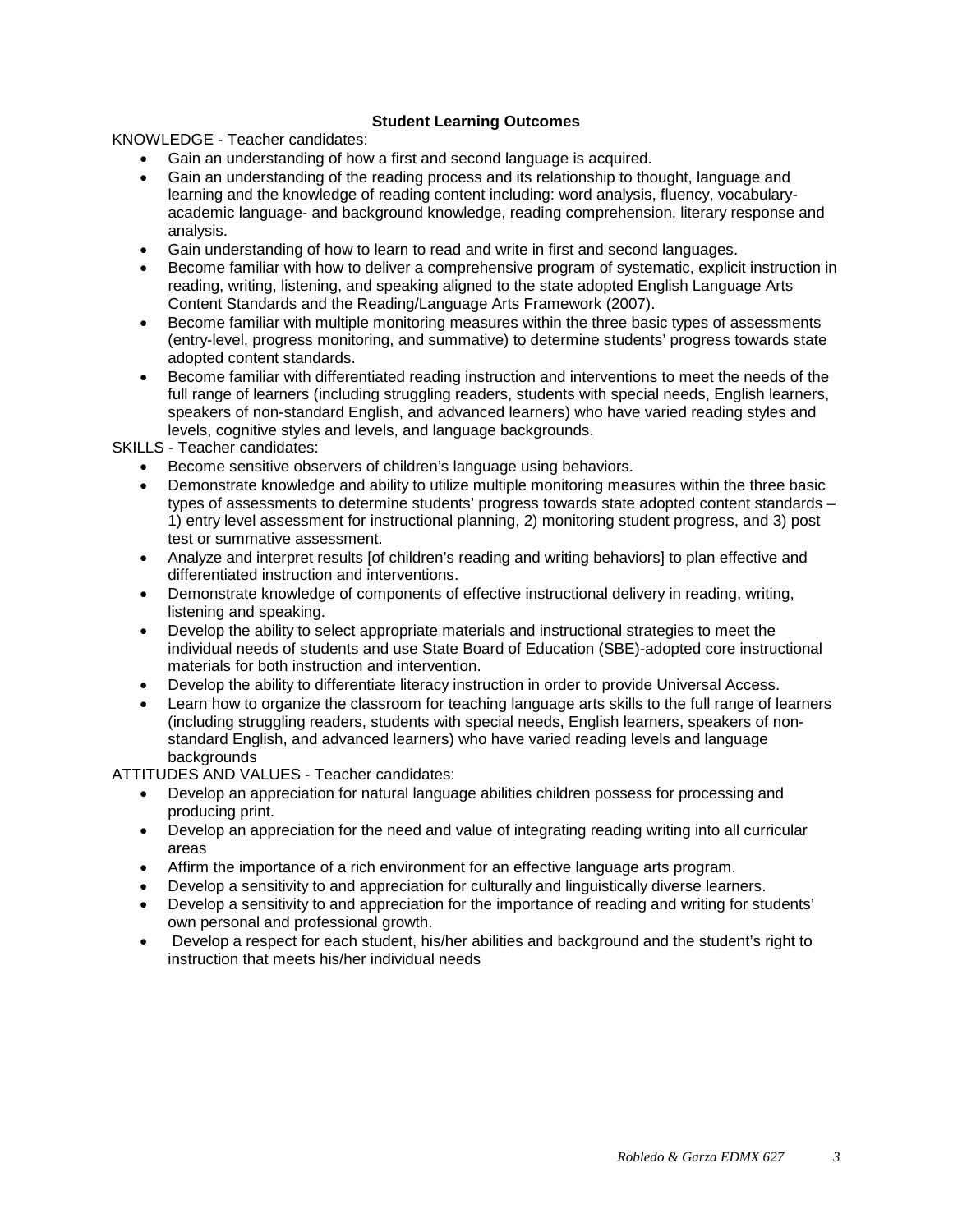#### **Required Texts and TaskStream**

- American Psychological Association (APA) (2010). *Publication Manual of the American Psychological Association (6<sup>th</sup> ed.)*. Washington, DC: APA.
- Goddard, P., & Goddard, D. (2012). *I am intelligent: From heartbreak to healing—A mother and daughter's journey through autism.* Guilford, CT: Globe Pequot Press. *(Text to be purchased in class)*
- Kluth, P., & Chandler-Olcott, K. (2008). *A land we can share: Teaching literacy to students with autism.* Baltimore: Paul H. Brookes.

Quiocho, A., and Ulanoff, S. (2009). *Differentiated Literacy Instruction for English Language Learners.*  Boston,

MA: Pearson

## <span id="page-3-0"></span>**Selected readings posted on Moodle**

California Department of Education (2014). 2014 ELA/ELD Draft Framework Chapters <http://www.cde.ca.gov/be/cc/cd/ela-eldfwchapters.asp>1

California Department of Education (2013). *California's common core state standards: English language arts & literacy in history/social studies, science, and technical subjects.* Locate at [http://www.cde.ca.gov/be/st/ss/documents/ finalelaccssstandards.pdf](http://www.cde.ca.gov/be/st/ss/documents/%20finalelaccssstandards.pdf) 

California Department of Education (2012*). Appendix A: Foundational Literacy Skills for English Learners (with alignment charts for ELD Foundational Literacy Skills and Common Core Reading Standards Foundational Skills* <http://www.cde.ca.gov/sp/el/er/documents/sbeapdaliteracy.pdf>

California Department of Education (2012). *Appendix [B]–– The California English Language Development Standards Part II: Learning About How English Works*  http://www.cde.ca.gov/sp/el/er/documents/sbeapdbhew.pdf

Duguay, A., Massoud, L., Tabaku, L., Himmel, J., & Sugarman, J. (2013). *Implementing the Common Core for English learners: Responses to common questions*. (Practitioner Brief). Washington, DC: Center for Applied Linguistics.

Freeman & Freeman (2004) *Connecting Students to Culturally Relevant Texts* & *Cultural Relevance Rubric*.

Freeman and Freeman (2009), *Distinguishing between Academic and Conversational Language* Ch 2 (pages  $23 - 44$ 

Kluth, P., & Chandler-Olcott, K. (2008). *A land we can share: Teaching literacy to students with autism.*  Baltimore: Paul H. Brookes.

Rivera, M. O., Moughamian, A. C., Lesaux, N. K., & Francis, D. J. (2008). *Language and reading interventions for English language learners and English language learners with disabilities.* Portsmouth, NH: RMC Research Corporation, Center on Instruction.

<span id="page-3-1"></span>Villa, R. & Thousand, J. (2011). *RTI: Co-teaching and differentiated instruction.* Port Chester, NY: NPR [RTI trifold]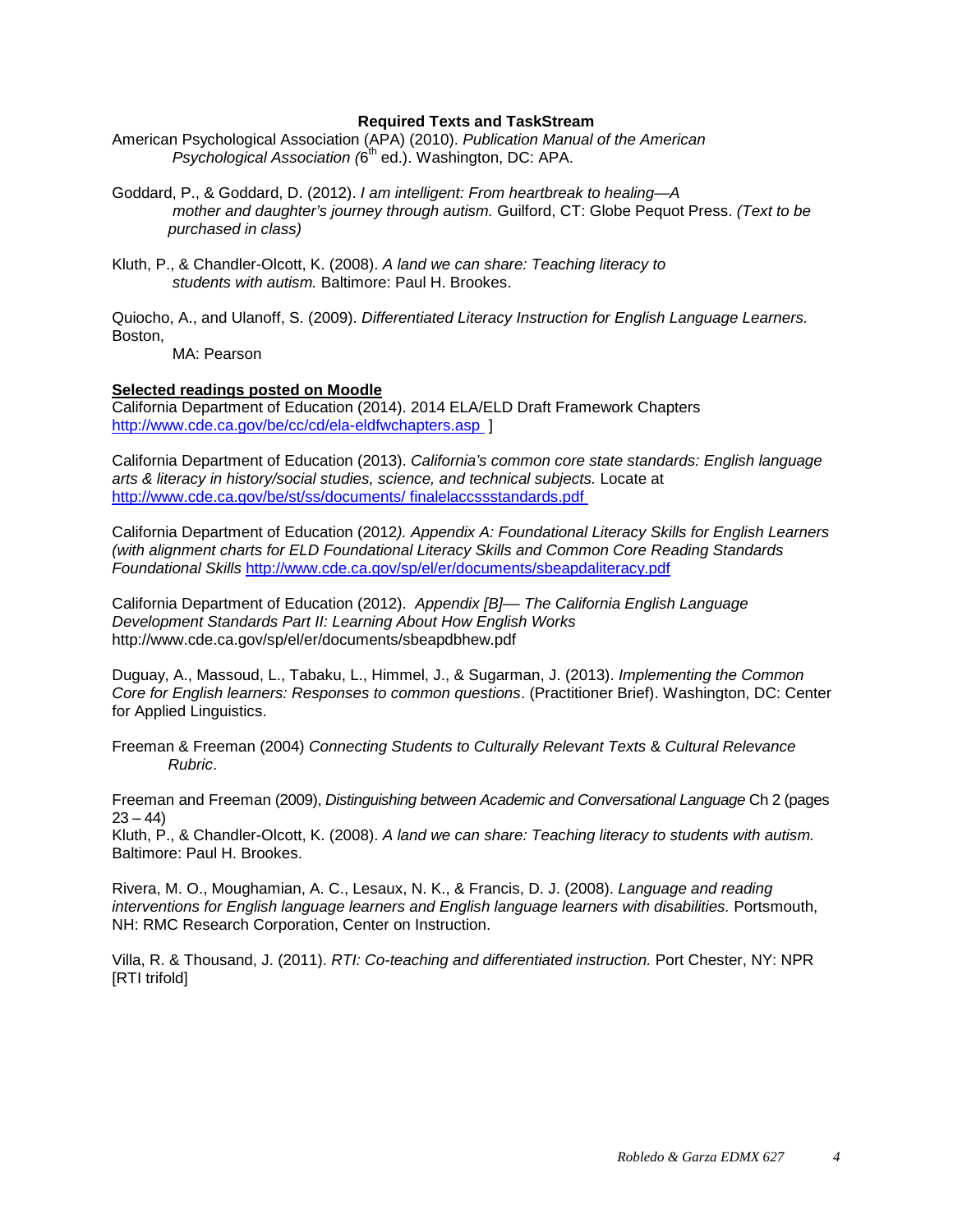## **TaskStream Enrollment and Postings**

The School of Education uses TaskStream to manage candidates' TPE, clinical practice, signature assignment, and disposition assessments. Candidates must be enrolled in TaskStream throughout the Mild/Moderate and Moderate/Severe Education Specialist program(s). Enrollment fees are paid by going to [www.taskstream.com](http://www.taskstrem.com/) and registering for at least one year. Add On candidates completing both the Mild/Moderate and Moderate/Severe credentials should enroll for at least two years. After enrolling, access your specially designed Education Specialist program bucket - Add-On Ed Specialist Credentials 2014-15 - by going to your home page, finding the Self-Enrollment area and clicking the *Enter Code* button. Then enter AddOn1415 as the program code. If this is the correct program, click the *Enroll* button. The Education Specialist program now will show up on your TaskStream home page when you log in. Be sure to remember your own exact enrollment name and password.

## **COURSE FEATURES AND PROFESSIONAL AND ADMINISTRATIVE REQUIREMENTS**

## **Authorization to Teach English Learners**

<span id="page-4-1"></span><span id="page-4-0"></span>This credential program has been specifically designed to prepare teachers for the diversity of languages often encountered in California public school classrooms. The authorization to teach English learners is met through the infusion of content and experiences within the credential program, as well as additional coursework. Candidates successfully completing this program receive a credential with authorization to teach English learners.

*(Approved by CCTC in SB 2042 Program Standards, August 02)*

## **Teacher Performance Expectation (TPE) Competencies**

<span id="page-4-2"></span>The course objectives, assignments, and assessments have been aligned with the CTC standards for Preliminary Education Specialist Mild/Moderate Teaching credential. This course is designed to help teachers seeking a California teaching credential to develop the skills, knowledge, and attitudes necessary to assist schools and district in implementing effective programs for all students. The successful candidate will be able to merge theory and practice in order to realize a comprehensive and extensive educational program for all students.

## **California Teacher Performance Assessment (CalTPA)**

<span id="page-4-3"></span>Beginning July 1, 2008 all California credential candidates must successfully complete a state-approved system of teacher performance assessment (TPA), to be embedded in the credential program of preparation. At CSUSM this assessment system is called the CalTPA or the TPA for short.

To assist your successful completion of the TPA, a series of informational seminars are offered over the course of the program. TPA related questions and logistical concerns are to be addressed during the seminars. Your attendance to TPA seminars will greatly contribute to your success on the assessment.

Additionally, SOE classes use common pedagogical language, lesson plans (lesson designs), and unit plans (unit designs) in order to support and ensure your success on the TPA and more importantly in your credential program.

The CalTPA Candidate Handbook, TPA seminar schedule, and other TPA support materials can be found on the SOE website: <http://www.csusm.edu/education/CalTPA/ProgramMaterialsTPA.html>

<span id="page-4-4"></span>**Note: Add-On candidates who already hold a valid basic teaching credential are not responsible for TPAs.**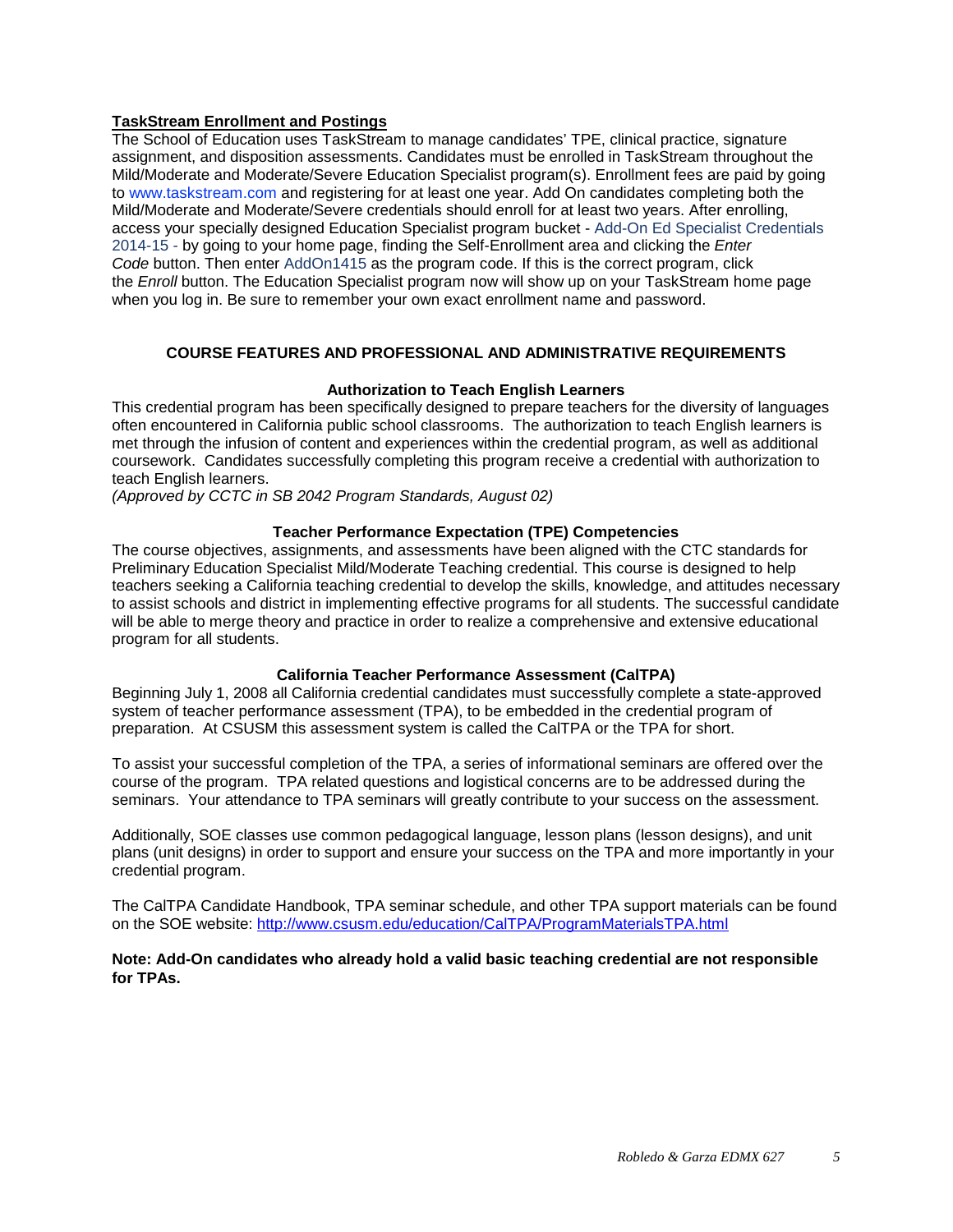#### **Assessment of Professional Dispositions**

Assessing a candidate's dispositions within a professional preparation program recognizes that teaching and working with learners of all ages requires not only specific content knowledge and pedagogical skills, but positive attitudes about multiple dimensions of the profession. The School of Education has identified six dispositions – social justice and equity, collaboration, critical thinking, professional ethics, reflective teaching and learning, and life-long learning - and developed an assessment rubric. For each disposition, there are four levels of performance - *unacceptable*, *approaches target, meets target*, and *meets advanced target*. The rubric for the levels of performance offers measurable behaviors and examples for each disposition. The assessment of dispositions includes a self-assessment by the candidate and is designed to provide candidates with ongoing feedback for their growth in professional disposition. Based upon assessment feedback, candidates compose a reflection that becomes part of the candidate's Teaching Performance Expectation portfolio. Candidates are expected to meet the level of *meets target* during the program. Please find the Education Specialist Profession Dispositions at <http://www.csusm.edu/education/ClinicalPractice/HandbookSPED.html>

## **School of Education Attendance Policy**

<span id="page-5-0"></span>Due to the dynamic and interactive nature of courses in the School of Education, all candidates are expected to attend all classes and participate actively. At a minimum, candidates must attend more than 80% of class time, or s/he may not receive a passing grade for the course at the discretion of the instructor. Individual instructors may adopt more stringent attendance requirements. Should the candidate have extenuating circumstances, s/he should contact the instructor as soon as possible. *(Adopted by the COE Governance Community, December, 1997).*

## **Students with Disabilities Requiring Reasonable Accommodations**

<span id="page-5-1"></span>Candidates with disabilities who require reasonable accommodations must be approved for services by providing appropriate and recent documentation to the Office of Disable Student Services (DSS). This office is located in Craven Hall 4300, and can be contacted by phone at (760) 750-4905, or TTY (760) 750-4909. Candidates authorized by DSS to receive reasonable accommodations should meet with their instructor during office hours or, in order to ensure confidentiality, in a more private setting.

## **Graduate Writing Assessment Requirement**

<span id="page-5-2"></span>The California State University maintains a Graduation Writing Assessment Requirement (GWAR) for master's candidates. This requirement must be achieved prior to Advancement to Candidacy. A master's candidate will satisfy the graduate writing requirement by receiving a passing score on a written product as assessed with the GWAR rubric. Toward the goal of providing opportunity for graduate students in the School of Education to satisfy the writing requirement, papers in graduate classes are expected to adhere to writing and format style guidelines described in the sixth edition of the Publication Manual of the American Psychological Association (aka, APA Manual). This manual is a required across all graduatelevel (600-level) courses.

## **CSUSM Academic Honesty Policy**

<span id="page-5-3"></span>"Students will be expected to adhere to standards of academic honesty and integrity, as outlined in the Student Academic Honesty Policy. All written work and oral presentation assignments must be original work. All ideas/materials that are borrowed from other sources must have appropriate references to the original sources. Any quoted material should give credit to the source and be punctuated with quotation marks.

Students are responsible for honest completion of their work including examinations. There will be no tolerance for infractions. If you believe there has been an infraction by someone in the class, please bring it to the instructor's attention. The instructor reserves the right to discipline any student for academic dishonesty in accordance with the general rules and regulations of the university. Disciplinary action may include the lowering of grades and/or the assignment of a failing grade for an exam, assignment, or the class as a whole."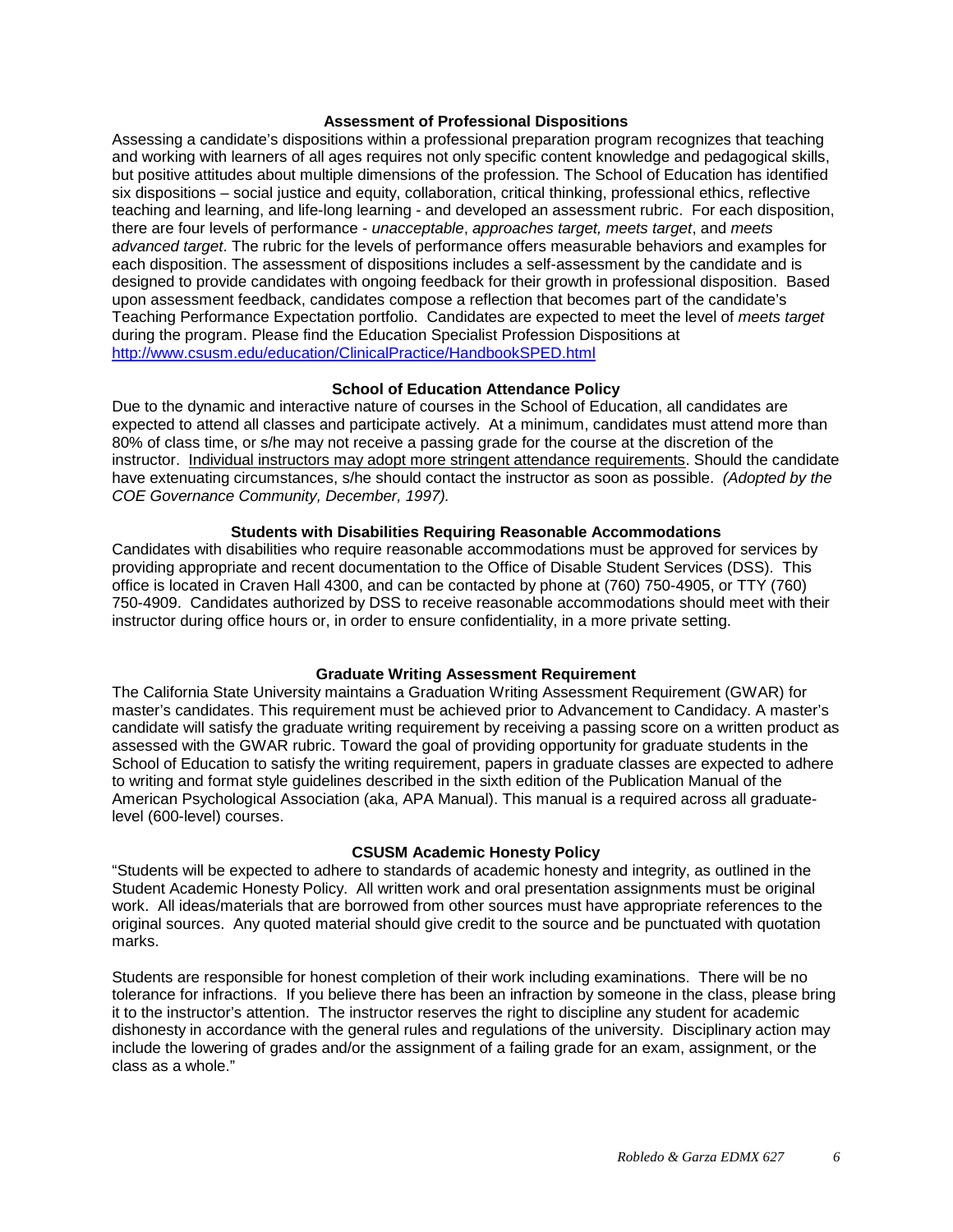Incidents of Academic Dishonesty will be reported to the Dean of Students. Sanctions at the University level may include suspension or expulsion from the University.

## <span id="page-6-0"></span>**Plagiarism:**

As an educator, it is expected that each candidate will do his/her own work, and contribute equally to group projects and processes. Plagiarism or cheating is unacceptable under any circumstances. If you are in doubt about whether your work is paraphrased or plagiarized see the Plagiarism Prevention for Students website [http://library.csusm.edu/plagiarism/index.html.](http://library.csusm.edu/plagiarism/index.html) If there are questions about academic honesty, please consult the University catalog.

All work in this course must be the original work of the credential candidate. Scanning of student work via TurnitIn™ software may be used to verify student authorship and accurate citation of copyrighted materials or thoughts, ideas, and/or work of others. The instructor may require that some assignments in the course be submitted using the built in TurnitIn™ software feature. Students making unauthorized copies of copyrighted materials or microcomputer software will receive a failing grade.

## **Use of Technology**

<span id="page-6-1"></span>Candidates are expected to demonstrate competency in the use of various forms of technology (i.e. word processing, electronic mail, Moodle, use of the Internet, and/or multimedia presentations). Specific requirements for course assignments with regard to technology are at the discretion of the instructor. Keep a digital copy of all assignments for use in your teaching portfolio. All assignments will be submitted online, and some will be submitted in hard copy as well. Details will be given in class.

## **Electronic Communication Protocol**

<span id="page-6-2"></span>Electronic correspondence is a part of your professional interactions. If you need to contact the instructor, e-mail is often the easiest way to do so. It is my intention to respond to all received e-mails in a timely manner. Please be reminded that e-mail and on-line discussions are a very specific form of communication, with their own nuances and etiquette. For instance, electronic messages sent in all upper case (or lower case) letters, major typos, or slang, often communicate more than the sender originally intended. With that said, please be mindful of all e-mail and on-line discussion messages you send to your colleagues, to faculty members in the School of Education, or to persons within the greater educational community. All electronic messages should be crafted with professionalism and care.

Things to consider:

- Would I say in person what this electronic message specifically says?
- How could this message be misconstrued?
- Does this message represent my highest self?
- Am I sending this electronic message to avoid a face-to-face conversation?

In addition, if there is ever a concern with an electronic message sent to you, please talk with the author in person in order to correct any confusion.

## **Other Professional and Administrative Requirements**

- <span id="page-6-3"></span>1. Use "Person-first" language (e.g., "Student with Down Syndrome" rather than "Down Syndrome student") must be used throughout all written and oral assignments and discussions.
- 2. Word-process all written documents. Be sure to keep an electronic copy of all of your work including Cougar Courses postings. Also, you will want these copies for your records and professional portfolio.
- 3. Always write in a professional voice. Be sure to avoid abbreviations, contractions, and slang. Write out acronyms on first appearance - such as Individualized Education Program (IEP).
- 4. Examine Moodle at least twice weekly for messages and newly posted materials and resources. Download materials needed for each class prior to class and bring to class all required resources.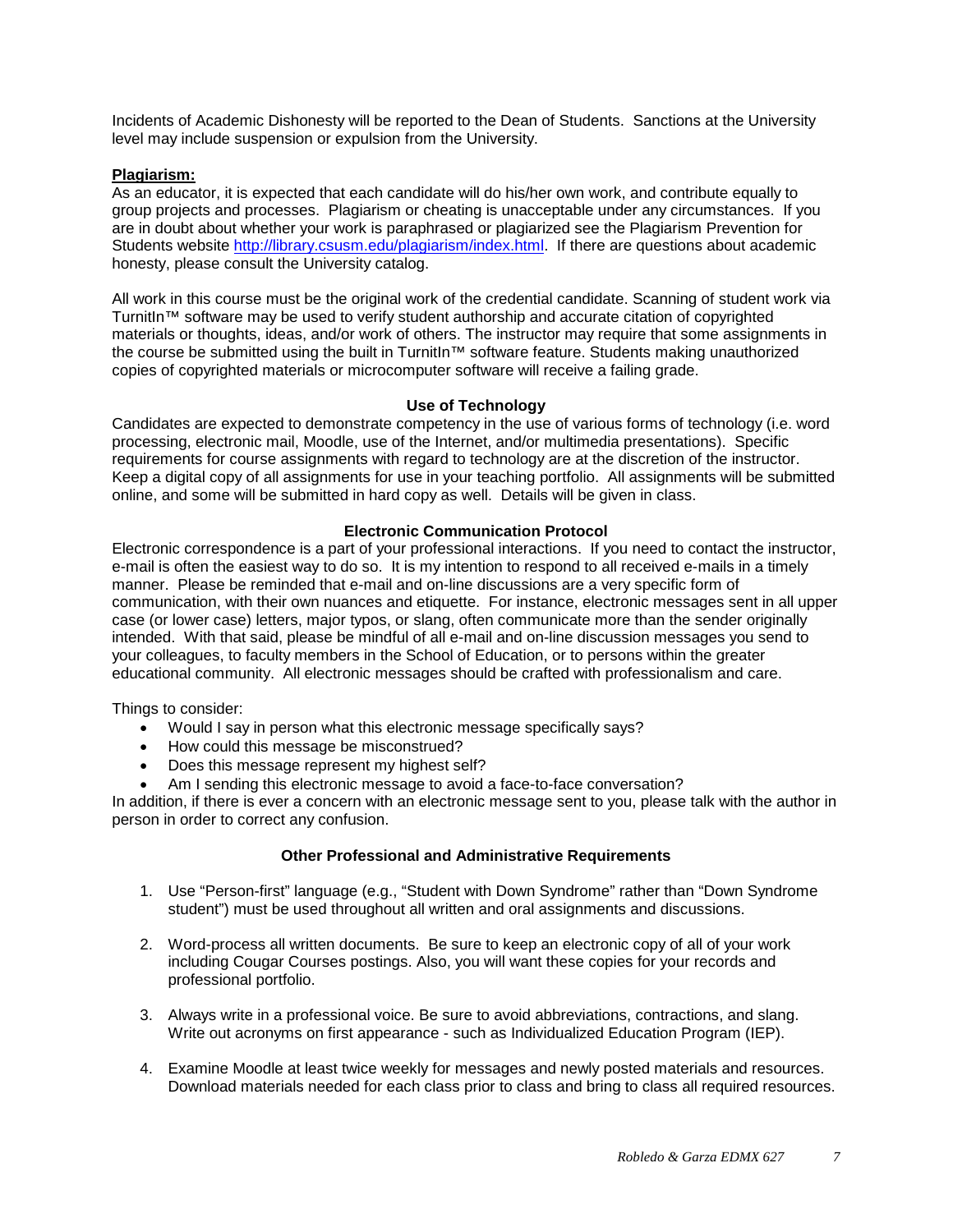- 5. Complete and post all assignments on the due dates for full credit. If you have extraordinary circumstances that impact completion of your assignments, please inform the instructor.
- 6. Participate in class discussions and group activities and demonstrate positive interpersonal skills with classmates and guests. Participation points are assigned on the basis of participation, collegiality, collaborative effort, and professionalism in interactions with fellow students, the instructors and guests.
- <span id="page-7-0"></span>7. If you are to miss class, be sure to select a class "buddy" to ensure that you receive handouts and information when you must miss class. You may wish to have the following:<br>Buddy: Phone#: e-mail: Phone#: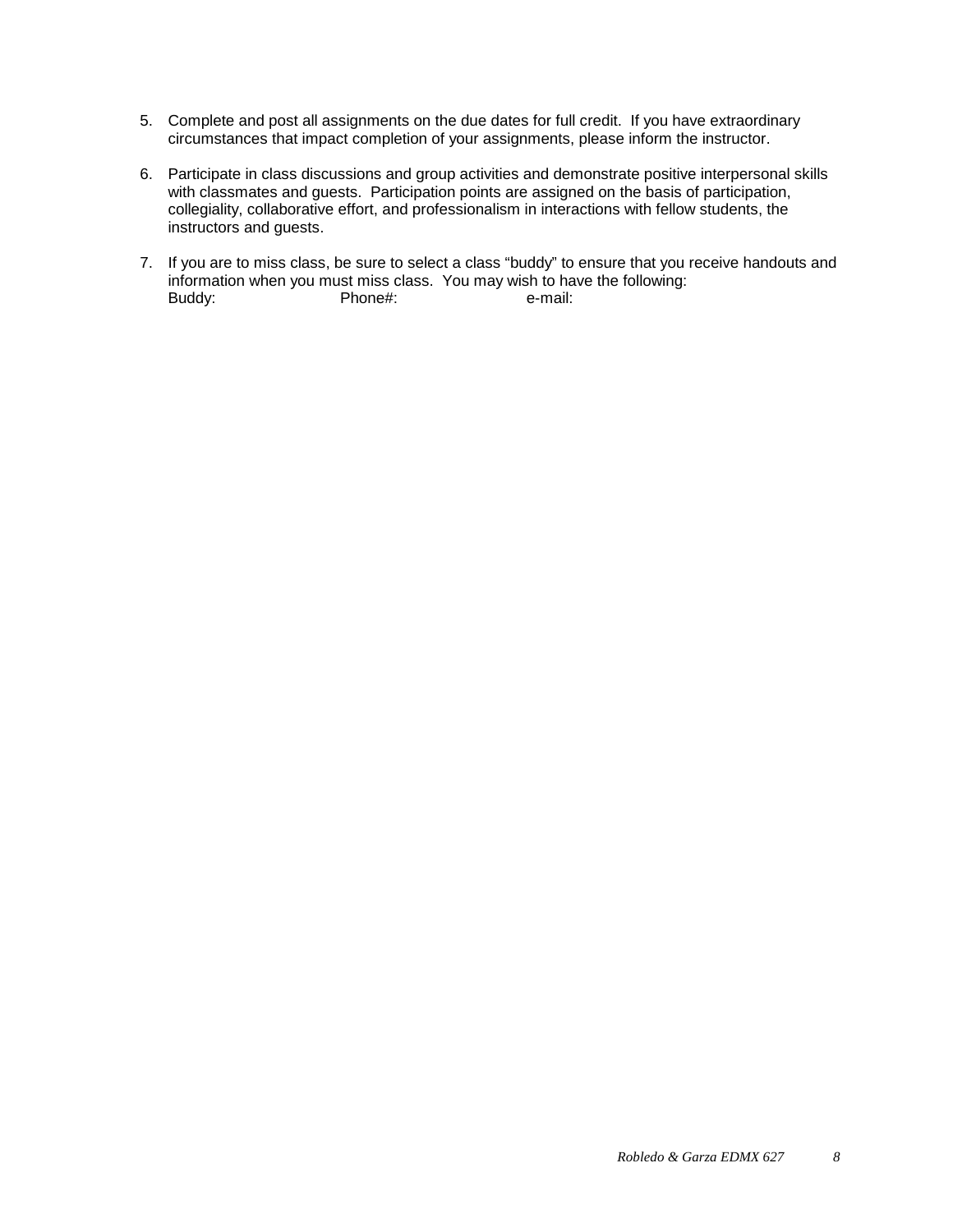## **COURSE SCHEDULE The instructors reserve the right to modify the schedule**

| <b>Dates</b>               | <b>Topics</b>                                                                                                                   | <b>Readings &amp;</b><br><b>Assignment Date</b>                                                                                |  |  |
|----------------------------|---------------------------------------------------------------------------------------------------------------------------------|--------------------------------------------------------------------------------------------------------------------------------|--|--|
|                            |                                                                                                                                 |                                                                                                                                |  |  |
| <b>Session 1</b><br>Thurs, | Intro to assignment, "I am intelligent"<br><b>Book Response</b>                                                                 | <b>Goddard &amp; Goddard</b>                                                                                                   |  |  |
| Aug 28                     | Intro to assignment "Case Study &                                                                                               | Kluth & Chandler-Olcott Ch 1: What is Autism?                                                                                  |  |  |
|                            | Principled Lesson Design"                                                                                                       | <b>Cougar Courses Materials</b>                                                                                                |  |  |
|                            | Overview of Autism Spectrum<br>Disorder: Definitions, Facts, and Stats<br>(ch 1 K & Ch)                                         |                                                                                                                                |  |  |
| <b>Session 2</b><br>Thurs, | Intro to Section A of assignment<br>"Case Study and Principled Lesson                                                           | <b>Goddard &amp; Goddard</b>                                                                                                   |  |  |
| Sept 4                     | Design" including expectations for<br>written work                                                                              | Kluth & Changler-Olcott Ch 1: What is Autism?<br>pgs 12 - 15 on communication & pgs 16 -18 on                                  |  |  |
|                            | Characteristics Overview (Clinical and<br>First-Person Accounts) Focus on<br>Communication and Social (ch 1 K &                 | social & Ch. 5: Focus on Reading, pgs 122 - 123<br>on comprehension, pgs 113 - 115 on fluency, pg<br>128 retelling             |  |  |
|                            | Ch)                                                                                                                             | <b>Cougar Courses Materials</b>                                                                                                |  |  |
|                            | Exploration of how characteristics<br>could affect literacy/language<br>development, learning and<br>performance (ch 1 K & Ch)  |                                                                                                                                |  |  |
| Session 3<br>Thurs,        | Characteristics Overview (Clinical and<br>First-Person Accounts) Focus on                                                       | <b>Goddard &amp; Goddard</b>                                                                                                   |  |  |
| Sept 11                    | Sensory, Movement, Behavioral, and<br>Learning                                                                                  | Kluth & Chandler-Olcott Ch 1: What is Autism?<br>pgs $9 - 12$ on sensory & pgs $6 - 8$ on movement<br>& pgs 19 -22 on learning |  |  |
|                            | Exploration of how characteristics<br>could affect literacy/language<br>development, learning and<br>performance (ch 1, K & Ch) |                                                                                                                                |  |  |
| <b>Session 4</b><br>Thurs, | <b>RTI Philosophical Principles</b><br>(RTI Trifold by Villa & Thousand 2011)                                                   | <b>Goddard &amp; Goddard</b>                                                                                                   |  |  |
| Sept 18                    | 7 Principals for Inclusive Literacy<br>Practice<br>(ch 3 K & Ch)                                                                | Kluth & Chandler-Olcott, Ch 2 What is<br>Literacy? & Ch 3: Promoting Literacy<br>Development in Inclusive Classrooms           |  |  |
|                            | Intro to the Dimensions of Literacy<br>(Dimensions PP; ch 2 K & Ch)                                                             | <b>ELA Standards</b><br>Appendix B of ELD Standards: Learning How<br><b>English Works</b>                                      |  |  |
|                            | Introduction to Academic Language in<br>written text. Identify the characteristics                                              | <b>ELA/ELD Framework</b>                                                                                                       |  |  |
|                            | of academic language in essay by<br>Dolores and the specific kinds of<br>feedback students learning English                     | Duguay (2013) Implementing the Common Core<br>for English learners,                                                            |  |  |
|                            | need to develop academic English in<br>their writing.<br>(F&F 2009)                                                             | Freeman & Freeman (2009), Distinguishing<br>between Academic and Conversational Language                                       |  |  |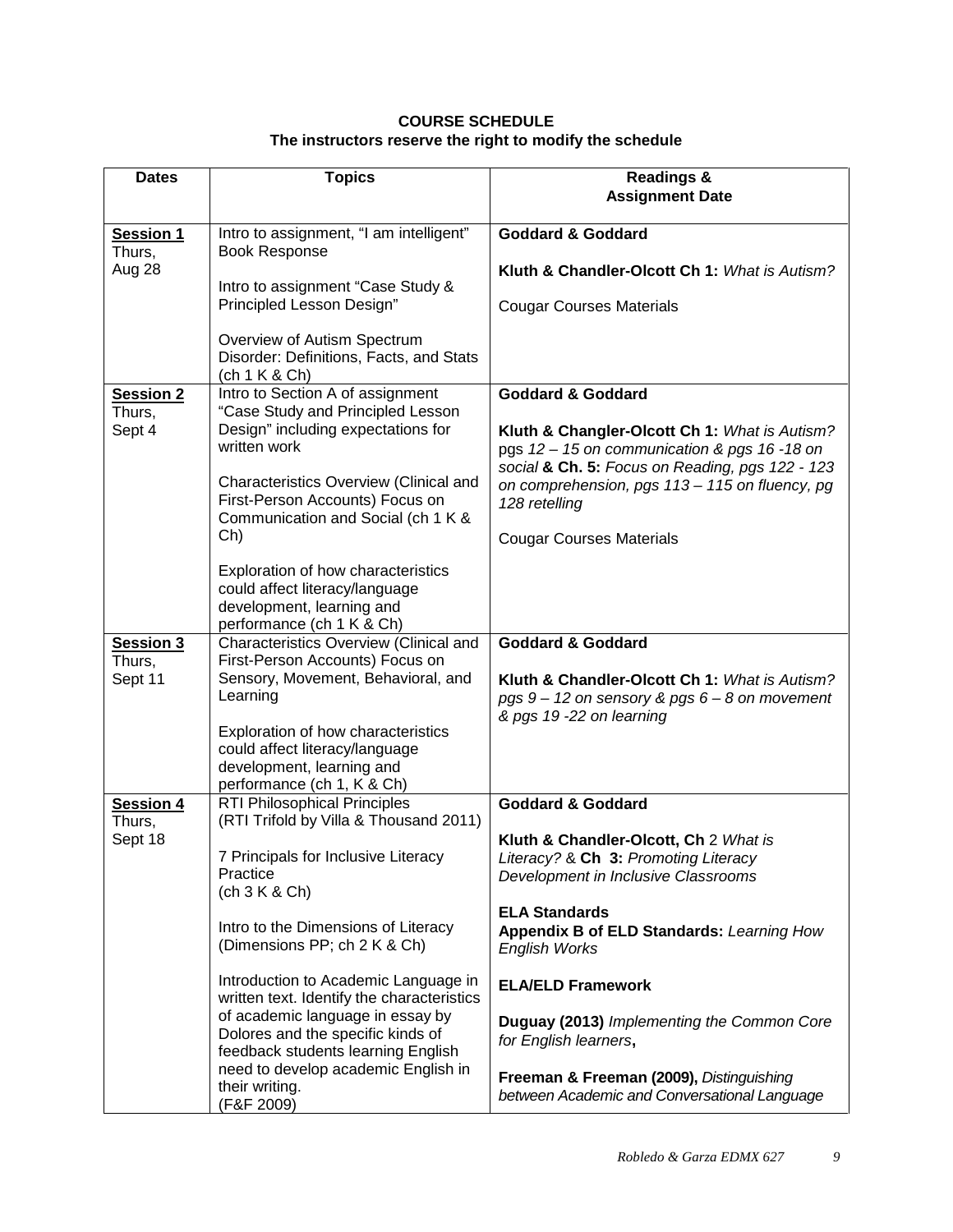| <b>Dates</b>                        | <b>Topics</b>                                                                                                                                                                                        | <b>Readings &amp;</b><br><b>Assignment Date</b>                                                                                                                                                                                                                                                         |  |  |
|-------------------------------------|------------------------------------------------------------------------------------------------------------------------------------------------------------------------------------------------------|---------------------------------------------------------------------------------------------------------------------------------------------------------------------------------------------------------------------------------------------------------------------------------------------------------|--|--|
|                                     |                                                                                                                                                                                                      | Ch 2 (pages $23 - 44$ )                                                                                                                                                                                                                                                                                 |  |  |
|                                     | Examining ELA CC demands for                                                                                                                                                                         | <b>Academic Language PowerPoint</b>                                                                                                                                                                                                                                                                     |  |  |
|                                     | students with ASD and students<br>learning English on students'<br>performance and salient classroom                                                                                                 | <b>Difference vs Disability PowerPoint</b>                                                                                                                                                                                                                                                              |  |  |
|                                     | instruction for ELD. (Appendix B;<br>Duguay, ELA/ELD Standards &<br>Framework)                                                                                                                       | Rivera (2008): Language and reading<br>interventions for English language learners and<br>English language learners with disabilities                                                                                                                                                                   |  |  |
|                                     | Distinguishing learning disability from<br>language difference & students<br>learning English and with disabilities<br>(Difference PP; Rivera)                                                       |                                                                                                                                                                                                                                                                                                         |  |  |
| <b>Session 5</b><br>Thurs,          | <b>Foundational Supports</b><br>Description of the supports (i.e.,                                                                                                                                   | <b>Goddard &amp; Goddard</b>                                                                                                                                                                                                                                                                            |  |  |
| Sept 25                             | elastic structures, flexible grouping,<br>differentiated instruction) for<br>instruction and also assessment that<br>benefit students with ASD (pgs 56 -                                             | Kluth & Chandler-Olcott Ch 3: Promoting<br>Literacy Development in Inclusive Classrooms<br>pgs 56 - 72 & Ch 4: Assessing Literacy Learning                                                                                                                                                              |  |  |
|                                     | 72 K & Ch)<br>Characteristics of Effective Literacy<br>Interventions podcast & rubric<br>(Allington)                                                                                                 | Allington, R (2007) Podcast: Allington on RTI &<br><b>Rubric:</b> Evaluating Reading Interventions Using<br>Research Based Features Analysis Interventions<br>On Effective Interventions<br>(www.reading.org/General/Publications/Podcasts.as                                                           |  |  |
|                                     | Effective Assessment; individual<br>conferencing to elicit students'<br>perspectives; retelling<br>(ch 4 K & Ch; pgs 52 & 128 K & Ch                                                                 | px)                                                                                                                                                                                                                                                                                                     |  |  |
| <b>Session 6</b>                    | Guest Speaker: Peyton Goddard                                                                                                                                                                        | DUE: "I am intelligent" Book Response                                                                                                                                                                                                                                                                   |  |  |
| Thurs,<br>Oct 2                     | Local Understanding and ASD:<br>Peyton Goddard Case Study                                                                                                                                            | Kluth & Chandler-Olcott Ch 3                                                                                                                                                                                                                                                                            |  |  |
|                                     | (Time Permitting) - Continue the topic<br>of Foundational Supports                                                                                                                                   |                                                                                                                                                                                                                                                                                                         |  |  |
| <b>Session 7</b><br>Thurs,<br>Oct 9 | Analyze instructional scenarios using<br>the principles of culturally responsive<br>instruction and use the CR rubric to<br>determine cultural relevance in                                          | Freeman & Freeman (2004): Connecting<br>Students to Culturally Relevant Texts & Cultural<br>Relevance Rubric.                                                                                                                                                                                           |  |  |
|                                     | literature. (ch $2 Q & U$ ; F & F 2004)<br>First & second language acquisition,<br>the relationship between L1 & L2,<br>transfer, typical patterns of L2<br>development (ELA/ELD PP; ch 3 Q &<br>U). | Quiocho & Ulanoff Ch 2: The Role of Culture in<br>Planning pgs 43 - 46 "Guidelines for developing<br>culturally responsive differentiated lessons for<br>ELLs & Planning for instruction" & Ch 3: The role<br>of language in planning and delivering<br>differentiated instruction for English language |  |  |
|                                     | The typologies of the student learning<br>English, the proficiency level<br>descriptor(s) (i.e., emerging,<br>expanding, bridging), and the                                                          | learner<br><b>ELA &amp; ELD PowerPoint: Students Learning</b><br>English: Developing Language and Literacy in L2.<br>ELA/ELD Framework Ch 2 & Ch 3                                                                                                                                                      |  |  |
|                                     | student's oral language English and                                                                                                                                                                  |                                                                                                                                                                                                                                                                                                         |  |  |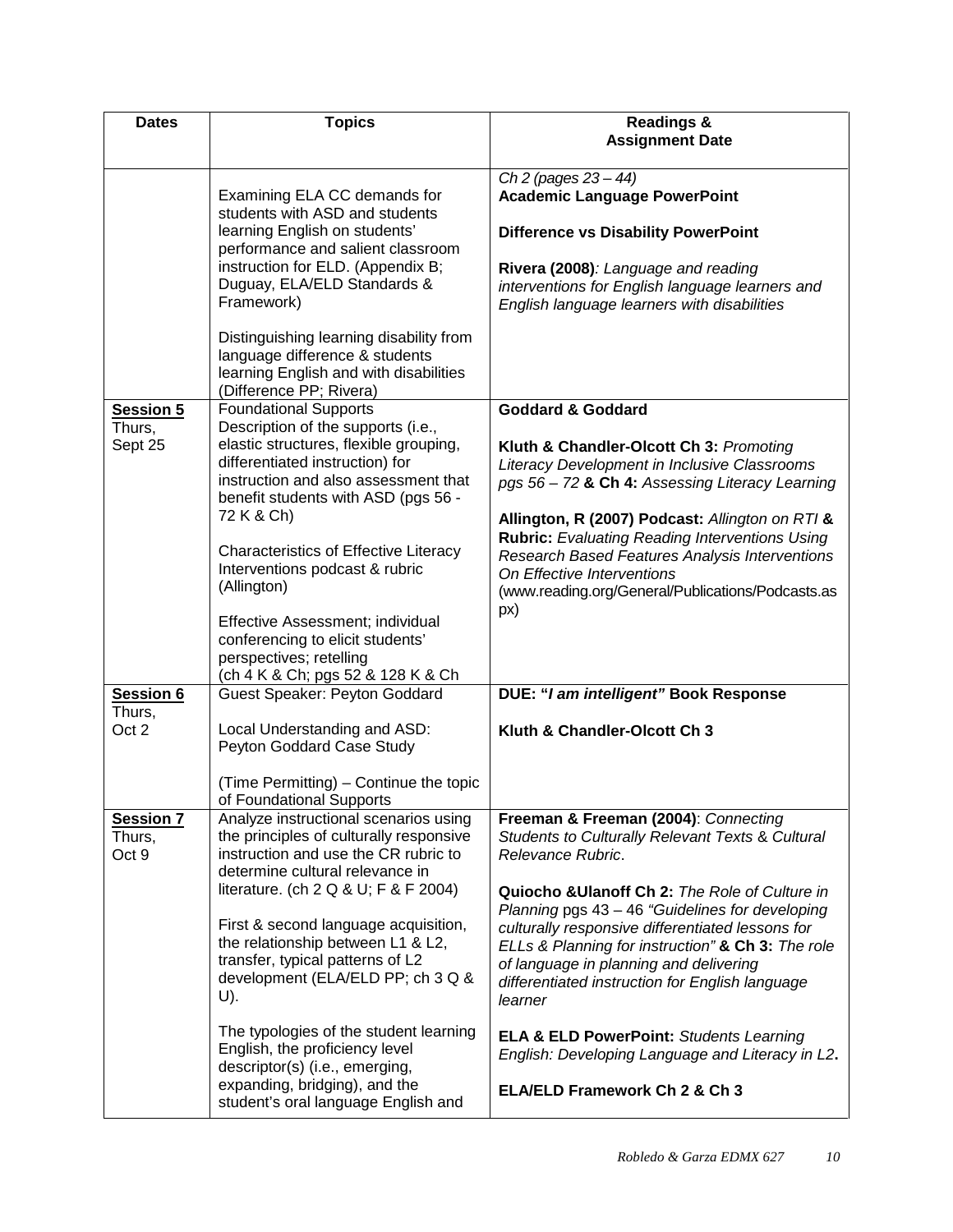| <b>Dates</b>                         | <b>Topics</b>                                                                                                                                                                                                                                                                                                                   | <b>Readings &amp;</b>                                                                                                                                                                                                     |  |  |
|--------------------------------------|---------------------------------------------------------------------------------------------------------------------------------------------------------------------------------------------------------------------------------------------------------------------------------------------------------------------------------|---------------------------------------------------------------------------------------------------------------------------------------------------------------------------------------------------------------------------|--|--|
|                                      |                                                                                                                                                                                                                                                                                                                                 | <b>Assignment Date</b>                                                                                                                                                                                                    |  |  |
|                                      | L1 print skills. How to adapt objectives<br>based on students oral language in<br>English and print skills in L2.<br>(Typology Chart; Appndx A;<br>Framework)                                                                                                                                                                   | <b>Reference Chart: EL Typologies</b><br><b>Appendix A of ELD Standards: Foundational</b><br>Literacy Skills for English Learners alignment<br>charts                                                                     |  |  |
|                                      | Practice developing ELD instruction<br>based on the interrelationships of<br>ELA/ELD for "integrated" and<br>"designated" ELD instruction.<br>(ch 3 Framework; ELA/ELD PP)<br>Examine 6 recommendations for                                                                                                                     | Rivera (2008): Language and reading<br>interventions for English language learners and<br>English language learners with disabilities -<br>section on "Instruction and Intervention"                                      |  |  |
|                                      | interventions for students learning<br>English across grade levels, including<br>use of RTI model. (Rivera)                                                                                                                                                                                                                     |                                                                                                                                                                                                                           |  |  |
| <b>Session 8</b><br>Thurs,<br>Oct 16 | Using "If-Then Thinking" Charts to<br>match potential instructional<br>strategies to student needs                                                                                                                                                                                                                              | Appendix B of ELD Standards: Learning How<br><b>English Works</b>                                                                                                                                                         |  |  |
|                                      | (ch 10 R & C; ch 6 Q & U; ch 5 K &<br>Ch)                                                                                                                                                                                                                                                                                       | Duguay (2013) Implementing the Common Core<br>for English learners,                                                                                                                                                       |  |  |
|                                      | Organizing ELA/ELD instruction,<br>effective strategies, and grouping<br>students 4 - 8 for learning to use<br>English, learning content through<br>English and learning about English<br>(ch 5 & 6 Q & U; ch 12 R & C)                                                                                                         | "6 Traits of Writing Rubric"<br>Reutzel & Cooter Ch 9 pg 353: Generous<br>Reading & Ch 10 pgs 449- 451: If-Then Thinking,<br>& pgs 533/ 543 Before Reading Fluency Routine,<br>& Ch 12: Effective Reading Instruction and |  |  |
|                                      | <b>Teaching English language structures</b><br>by unpacking them from text level to<br>word level and additional approaches<br>for teaching ELA CC; Practicing                                                                                                                                                                  | Organization in Grades 4-8, & pages 551 - 556:<br>RTI: Tier 2 Instruction Plans Grades $4 - 8$<br>Quiocho & Ulanoff Ch 5: Teaching and learning                                                                           |  |  |
|                                      | sentence combining activities<br>(Appndx B; Duguay)                                                                                                                                                                                                                                                                             | the necessary skills for literacy success & Ch 6:<br>Strategies that count                                                                                                                                                |  |  |
|                                      | Using "Generous Reading" and "the 6<br>Traits Rubric" to evaluate writing<br>samples, of students learning English<br>in the upper grades, focusing on<br>writer's message taking into<br>consideration student characteristics<br>and typology factors that students<br>draw on as they write<br>(ch 8 R & C; 6 Traits Rubric) | Kluth & Chandler-Olcott Ch 5 Focus on<br>Reading pg 127on reciprocal teaching and pg                                                                                                                                      |  |  |
|                                      | Practicing the "Reciprocal Teaching"<br>approach with expository text and<br>identifying benefits for ELD and ASD.<br>(pg 127 K & Ch)                                                                                                                                                                                           |                                                                                                                                                                                                                           |  |  |
|                                      | Practicing the "Before Reading                                                                                                                                                                                                                                                                                                  |                                                                                                                                                                                                                           |  |  |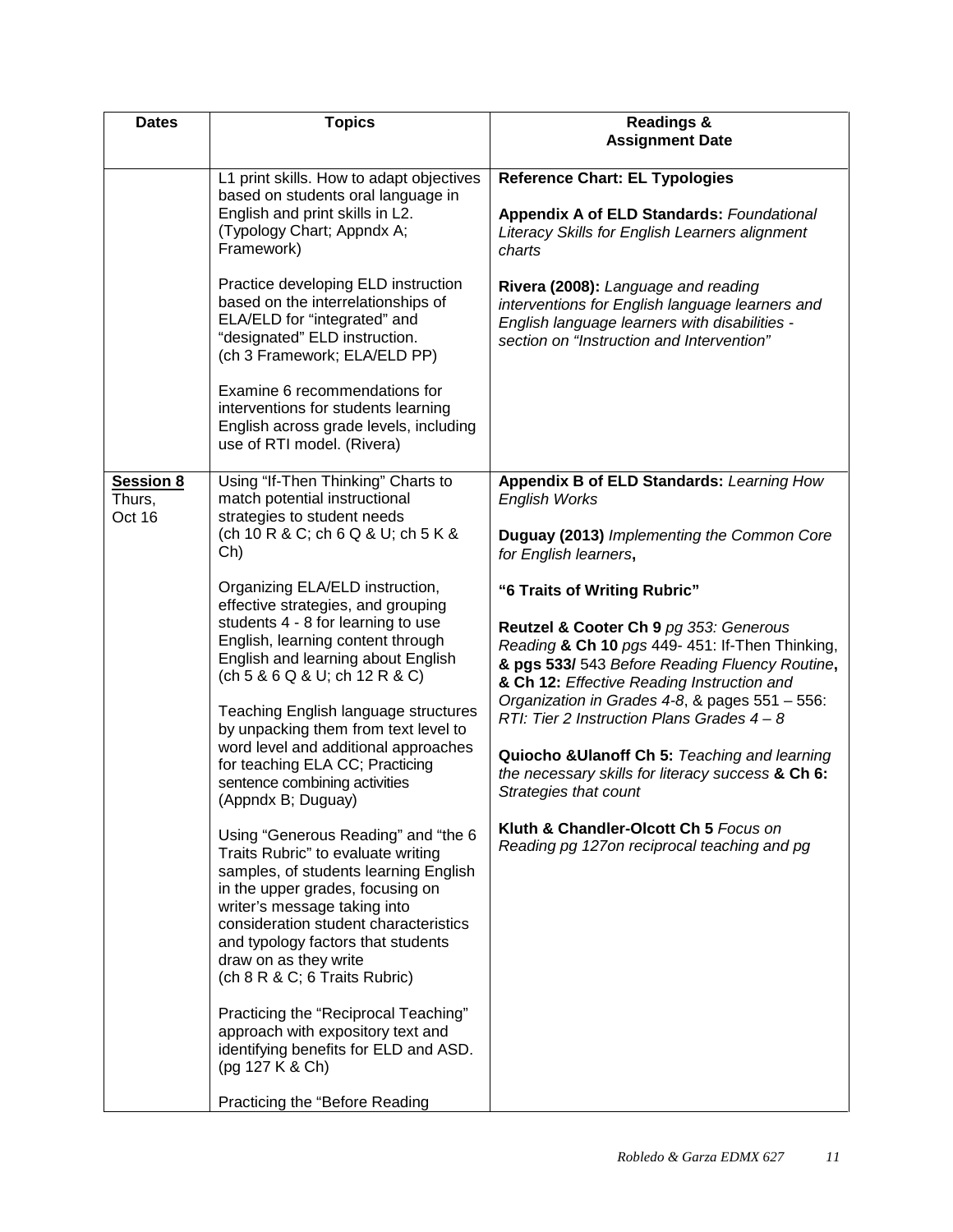| <b>Dates</b>                             | <b>Topics</b>                                                                                                                                                                                                                                                                                                                                                                | <b>Readings &amp;</b>                                                                                                          |
|------------------------------------------|------------------------------------------------------------------------------------------------------------------------------------------------------------------------------------------------------------------------------------------------------------------------------------------------------------------------------------------------------------------------------|--------------------------------------------------------------------------------------------------------------------------------|
|                                          |                                                                                                                                                                                                                                                                                                                                                                              | <b>Assignment Date</b>                                                                                                         |
|                                          | Fluency Routine" with expository text<br>and identify its benefits for ELD & ASD<br>(pgs 533 & 543 R&C)                                                                                                                                                                                                                                                                      |                                                                                                                                |
| Session 9<br>Thurs,<br>Oct 23            | Language Experience Approach &<br>Scribing & Speak and Write (pgs 148-<br>150, 159-160 K & Ch)                                                                                                                                                                                                                                                                               | <b>Bring Section A to Class for workshop</b>                                                                                   |
|                                          | Practicing the use of writing scaffolds<br>with WALS (Written Academic<br>Learning Summaries) to support                                                                                                                                                                                                                                                                     | Kluth & Chandler-Olcott Ch 6 Focus on Writing<br>and Representation & pgs161-163 on graphic<br>organizers and paragraph frames |
|                                          | students in upper grades writing of a<br>retelling/summary of an expository<br>text; Using Graphic Organizers (R &                                                                                                                                                                                                                                                           | Reutzel & Cooter Ch 12 & pages 511 & 537-539<br>on WALS strategy                                                               |
|                                          | $C; K & C$ h)                                                                                                                                                                                                                                                                                                                                                                | <b>RAFTS description</b>                                                                                                       |
|                                          | Practicing the use of R.A.F.T.S.<br>writing strategy and identifying its<br>benefits for ASD and ELD                                                                                                                                                                                                                                                                         | <b>Grammar &amp; Meaning PowerPoint</b>                                                                                        |
|                                          | Identifying language functions, forms<br>& vocabulary (semantic variety,<br>cohesive links, conjunctions,<br>referents, etc) that students with<br>ASD and that students learning<br>English may find particularly<br>challenging to develop meaning<br>across text; Practicing the use of<br>CLOZE instructional activities that<br>address specific areas. (Grammar<br>PP) |                                                                                                                                |
|                                          | Applying Local Understanding<br>Workshop #1                                                                                                                                                                                                                                                                                                                                  |                                                                                                                                |
| Session 10<br>Thurs,<br>Oct 30           | Intro to Section B of Assignment<br>"Case Study and Principled Lesson<br>Design"<br>Applying Local Understanding<br>Workshop #2                                                                                                                                                                                                                                              | <b>DUE: Section A of assignment "Case Study</b><br>and Principled Lesson Design" (submit to<br>cougar course)                  |
|                                          |                                                                                                                                                                                                                                                                                                                                                                              | Kluth & Chandler-Olcott                                                                                                        |
|                                          |                                                                                                                                                                                                                                                                                                                                                                              | <b>Bring Section A to Class for workshop and</b><br>also what you produced in workshop #1                                      |
| Session 11<br>Thurs,<br>Nov <sub>6</sub> | Applying Local Understanding<br>Workshop #3                                                                                                                                                                                                                                                                                                                                  | <b>Bring Section A to Class for workshop and</b><br>also what you produced in workshop #1 & #2                                 |
| Session 12<br>Thurs,<br>Nov 13           | Peer Review of drafts the Principled<br><b>Lesson Designs</b>                                                                                                                                                                                                                                                                                                                | <b>Bring Draft of Section B of assignment "Case</b><br><b>Study and Principled Lesson Design"</b>                              |
|                                          | Reflecting on lesson design using the                                                                                                                                                                                                                                                                                                                                        |                                                                                                                                |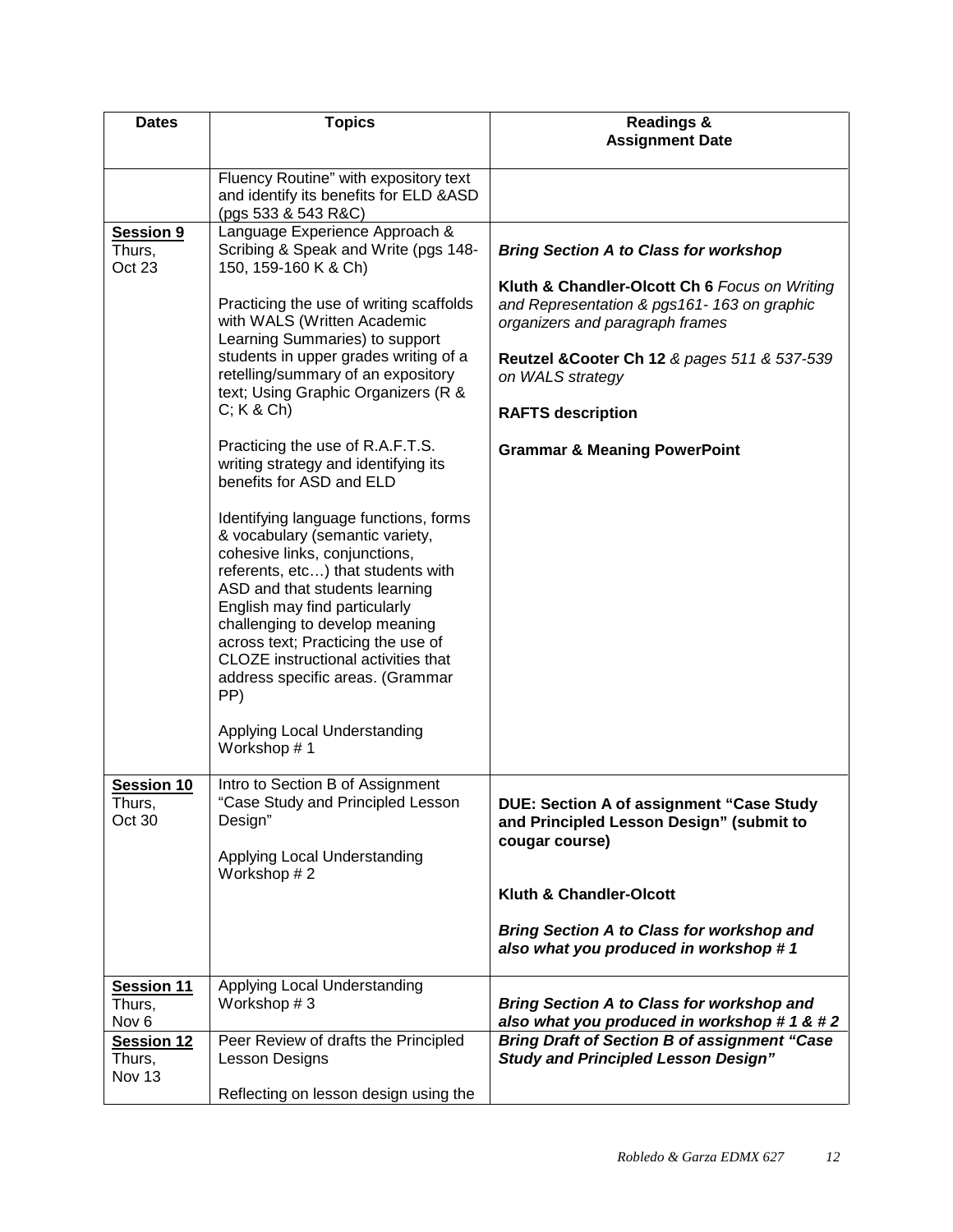| <b>Dates</b>                       | <b>Topics</b>                                                                                                                       | <b>Readings &amp;</b><br><b>Assignment Date</b>                                                           |
|------------------------------------|-------------------------------------------------------------------------------------------------------------------------------------|-----------------------------------------------------------------------------------------------------------|
|                                    | 7 Principles for Promoting Inclusive<br><b>Literacy Practices</b>                                                                   |                                                                                                           |
|                                    | Using the Quality Intervention Rubric<br>by Allington to evaluate the lesson<br>design to accelerate their literacy<br>development. |                                                                                                           |
| <b>Session 13</b><br><b>Nov 20</b> | Vocabulary activities                                                                                                               |                                                                                                           |
| Nov. 27                            | <b>THANKSGIVING BREAK</b><br>No Class                                                                                               |                                                                                                           |
| <b>Session 14</b><br>Dec 4         | <b>Course Debrief</b>                                                                                                               | <b>DUE: Final Case Study and Principled Lesson</b><br>Design (Submit in Cougar Courses and<br>Taskstream) |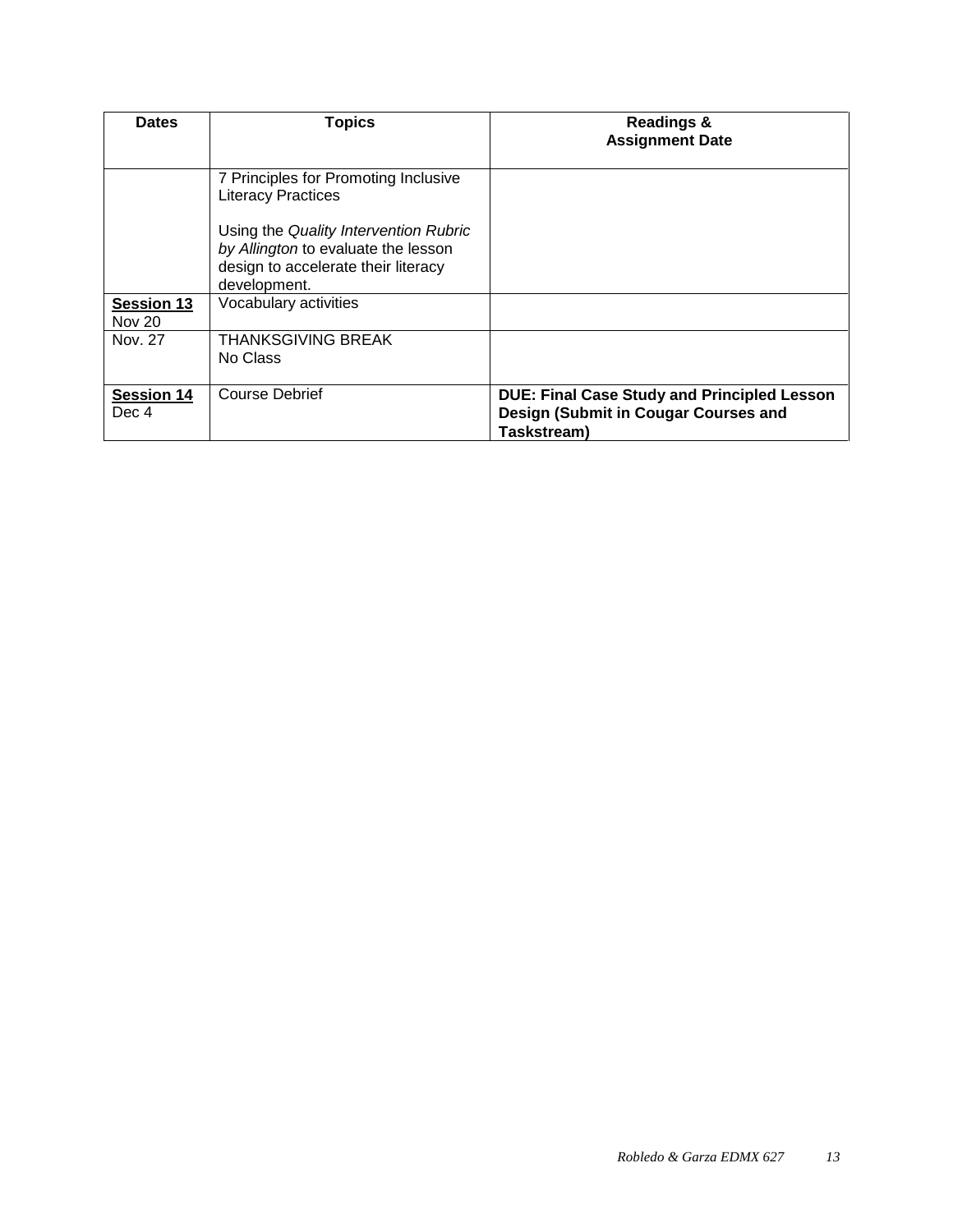## **COURSE ASSIGNMENTS AND REQUIREMENTS**

<span id="page-13-0"></span>

| Course Attendance, Professionalism, & Participation                                                                                                                                                                                    | 15 points  |
|----------------------------------------------------------------------------------------------------------------------------------------------------------------------------------------------------------------------------------------|------------|
| "Local Understanding" Case Study and Principled Lesson Design: Student with<br>Autism Spectrum Disorder<br><b>Section A. Case Study</b><br>Part 1. Description of Study with ASD                                                       | 9 points   |
| "Local Understanding" Case Study and Principled Lesson Design: Student with<br>Autism Spectrum Disorder<br><b>Section A. Case Study</b><br><b>Part 2. Autism and Literacy</b>                                                          | 8 points   |
| "Local Understanding" Case Study and Principled Lesson Design: Student with<br>Autism Spectrum Disorder<br><b>Section B. Principled Lesson Design</b><br>Part 3. Lesson Plan                                                           | 8 points   |
| "Local Understanding" Case Study and Principled Lesson Design: Student with<br>Autism Spectrum Disorder<br><b>Section C. Reflection</b><br>Part 4. Reflection on Seven Principles for Promoting Inclusive Literacy<br><b>Practices</b> | 8 points   |
| "Local Understanding" Case Study and Principled Lesson Design: Student with<br>Autism Spectrum Disorder<br><b>Section C. Reflection</b><br><b>Part 5. Reflective Practitioners</b>                                                     | 7 points   |
| "I am intelligent" Book Response                                                                                                                                                                                                       | 25 points  |
| <b>Literacy Activities in-class and online</b>                                                                                                                                                                                         | 20 points  |
| <b>Total Points:</b>                                                                                                                                                                                                                   | 100 points |

<span id="page-13-1"></span>**Grading Scale 93% = A 90% = A- 87% = B+ 83% = B 80% = B- 78% = C+** No course grade may be lower than a 78%. A B- average must be maintained to earn a credential.

## **Assignment Descriptions:**

## *"I am intelligent: From heartbreak to healing—A mother and daughter's journey through autism"*  **Book Response (25 points)**

In this book, self-advocate Peyton Goddard and her mother Dianne Goddard share their journey through autism. It is a powerful read, one that will impact you and your teaching. It is an excellent example of a gaining a "local understanding". Your response should be between 5-6 pages. Be sure to use APA writing style. The authors will be joining us in class on the evening this assignment is due. You can respond to one or more of the following prompts below or create your own prompt to respond to. Focus on elements of the book that taught you something and actions you might take based on your new learning or understanding. Please note that this book contains some content that may be difficult for some of you to read. If reading this book causes any distress or brings up any issues, please contact the CSUSM Counseling Center.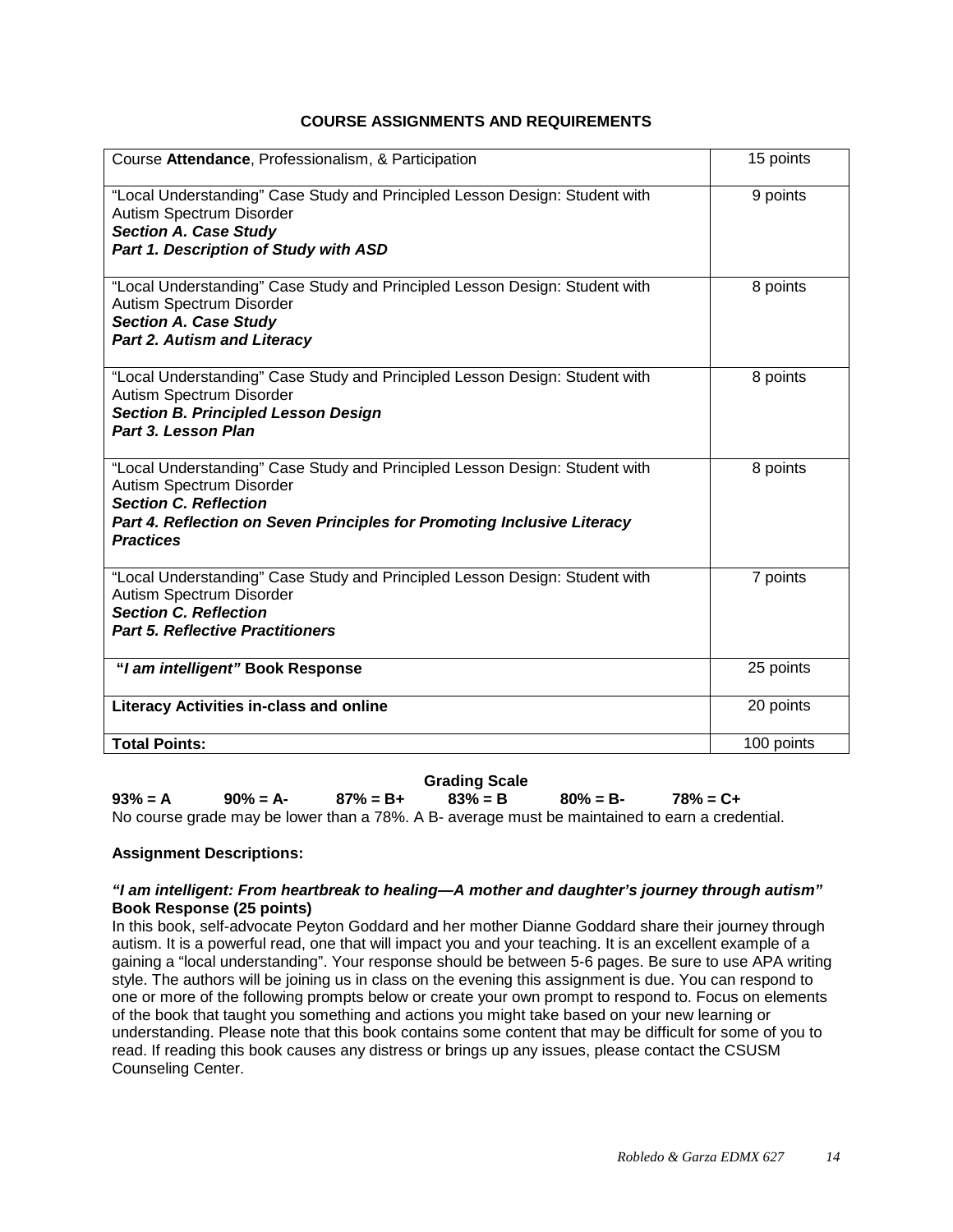## *Prompts for Book Response*

What is self-determination? What does it mean to Peyton? What does it mean to you? Share a quote from the book (or two or three) that has significance for you. Why did you choose these quotes and what do they mean to you? What actions might you take because of these quotes? From this book, what are some ways to encourage families to be involved, to lead IEP goals, instruction, and voice?

To who would you give this book as a gift and why?

Peace and Forgiveness: Is there a more universal message and/or call to action for you?

Looking at the variety of experiences from preschool through college, what did teachers and peers do or not do to ensure that Peyton was included in the curriculum and community of learners and the culture of the school or community.

What is the message about relationships between people (whether or not disability is a factor) from Peyton's relationship with Gable?

## **"Local Understanding" Case Study and Principled Lesson Design: Student with Autism Spectrum Disorder**

In order to provide personalized literacy support and instruction to students with Autism Spectrum Disorder we must develop what Kliewer & Biklen (2007) described as "local understanding." Local understanding moves beyond the common dehumanizing, distant, or institutionalized labels, definitions, and expectations historically associated with significant developmental disabilities. Local understanding is a moral endeavor through which the literate potential of all children, with or without disabilities, is recognized (Kliewer, 2008). In this assignment, you will develop a "local understanding" case study of one student with Autism Spectrum Disorder. In order to complete this assignment you must spend time observing and interacting (when appropriate) with a student with ASD in a K-12 setting. The observation format provided below will help you focus your observation. You will be responsible for finding a student with Autism for this case study. The student must be served in a K-12 setting, currently has an Individualized Education Plan, and qualifies for special education services and supports under the disability category of Autism. Please note you must have both school and parent permission to observe/interact with the student (see consent letter). Pseudonyms must be used to protect confidentiality. More detail will be provided in class.

Your case study will be guided by the Kluth & Chandler-Olcott text "A Land We Can Share", specifically Chapters 1, 4,5,6, and 7. Your case study must evidence and integrate understandings from the text in connection with the student with ASD that you are observing. Grading Rubric will be provided.

## *Section A: Case Study Part 1. Description of Student with ASD (9 points):*

For this section, complete the Observation Protocol Graphic Organizer by describing in detail the common characteristics of Autism of the student, referring to Chapter 1 of the Kluth & Chandler-Olcott text and course lectures. In addition, describe the student's current educational services, language proficiency, typology factors, culture, strengths, talents, interests and passions. Use the Kluth & Chandler-Olcott text to explain how each characteristic might impact literacy for this individual. In your explanation, state any specific difficulties and/or benefits the student might experience in their literacy learning as a result of each characteristic. Information for this section can be gathered by observation, interviews, review of records or student work sample. It is expected that you will write a detailed description in a paragraph format in each section of the Observation Protocol Graphic Organizer, which includes the following areas:

- Description of Current Educational Program/Services
- Strengths, Talents, Interests, and Passions
- Language proficiency, typology factors & cultural characteristics
- **Learning Characteristics**
- Communication Characteristics
- Social Characteristics
- Sensory Characteristics
- Movement Characteristics
- Behavioral Characteristics
- Other Important Information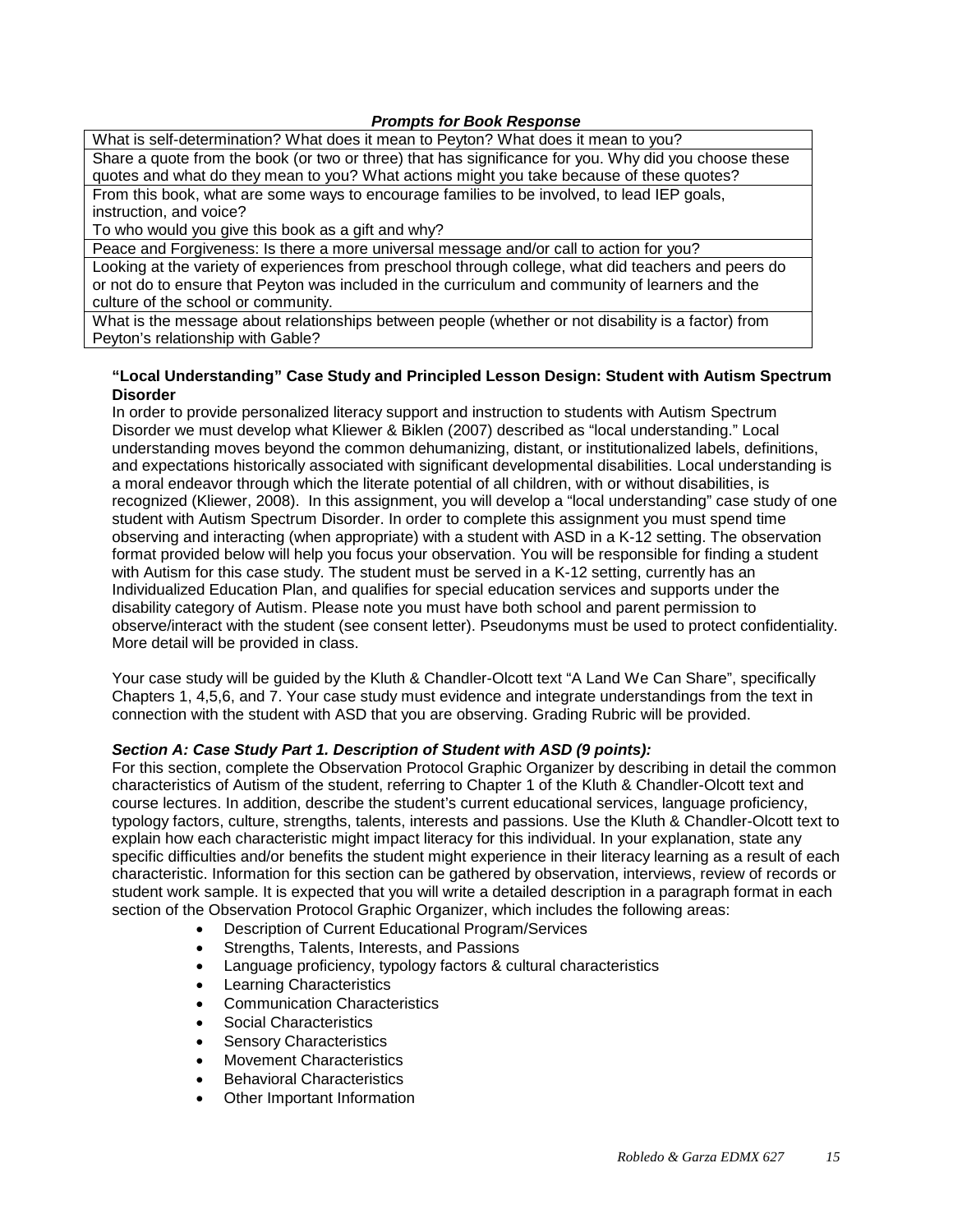# *Observation Protocol Graphic Organizer*

| <b>Observation Protocol Graphic Organizer</b>                                                            |
|----------------------------------------------------------------------------------------------------------|
| Description of Current Educational Program/Services - Include basic description - age, grade,            |
| educational setting, type of services.                                                                   |
|                                                                                                          |
|                                                                                                          |
|                                                                                                          |
|                                                                                                          |
|                                                                                                          |
|                                                                                                          |
|                                                                                                          |
|                                                                                                          |
| Describe current supports - Describe current supports for the students' needs related to autism that     |
| benefit this student, including modifications, accommodations, adaptations.                              |
|                                                                                                          |
|                                                                                                          |
|                                                                                                          |
|                                                                                                          |
|                                                                                                          |
|                                                                                                          |
|                                                                                                          |
|                                                                                                          |
|                                                                                                          |
|                                                                                                          |
|                                                                                                          |
| Strengths, Talents, Interests, and Passions - Start with the positive - what do they love, what are they |
|                                                                                                          |
| good at, what are their interests, etc.                                                                  |
|                                                                                                          |
|                                                                                                          |
|                                                                                                          |
|                                                                                                          |
|                                                                                                          |
|                                                                                                          |
|                                                                                                          |
| Language proficiency, typology factors & cultural characteristics (Description)                          |
|                                                                                                          |
|                                                                                                          |
|                                                                                                          |
|                                                                                                          |
|                                                                                                          |
|                                                                                                          |
|                                                                                                          |
|                                                                                                          |
|                                                                                                          |
|                                                                                                          |

Learning Characteristics (Description) – *How do they best input information, what are their learning strengths, challenges, etc.*

Learning Characteristics (Impact on Literacy) – *In what ways might this characteristic impact literacy (reading, writing, listening, and speaking)?*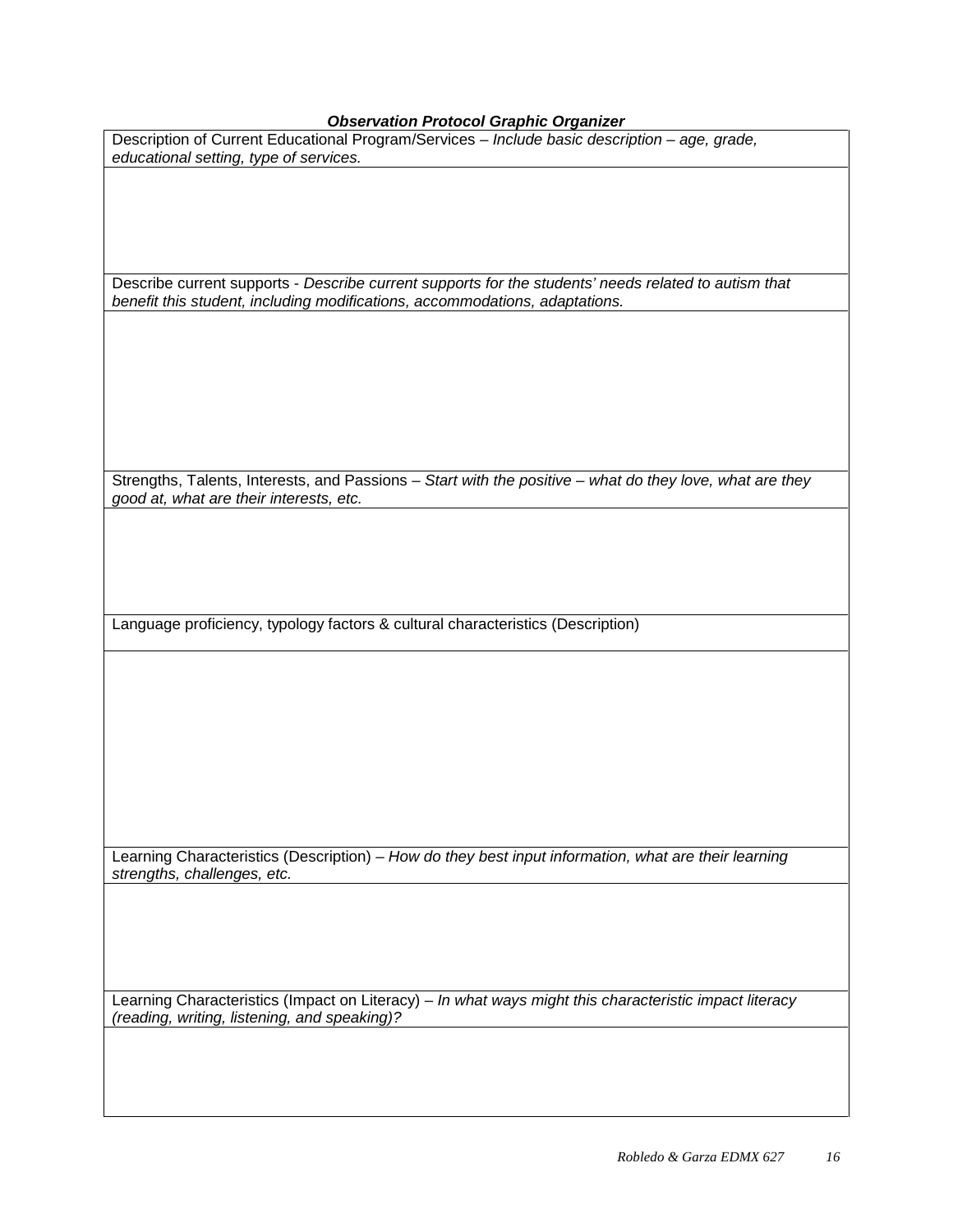Communication Characteristics – *How does this student communicate – with peers, with adults, etc. Strengths, Challenges…*

Communication Characteristics - *In what ways might this characteristic impact literacy (reading, writing, listening, speaking)?*

Social Characteristics – *How does this student interact with peers, adults, etc.? How does this affect instruction, belonging, etc.? How do peers interact/react to the students?*

Social Characteristics - *In what ways might this characteristic impact literacy (reading, writing, listening, speaking)?*

Sensory Characteristics – *How does sensory stimulation affect this student? Do they have particular areas of sensitivity? How does this affect their school day, interactions with others, etc.?*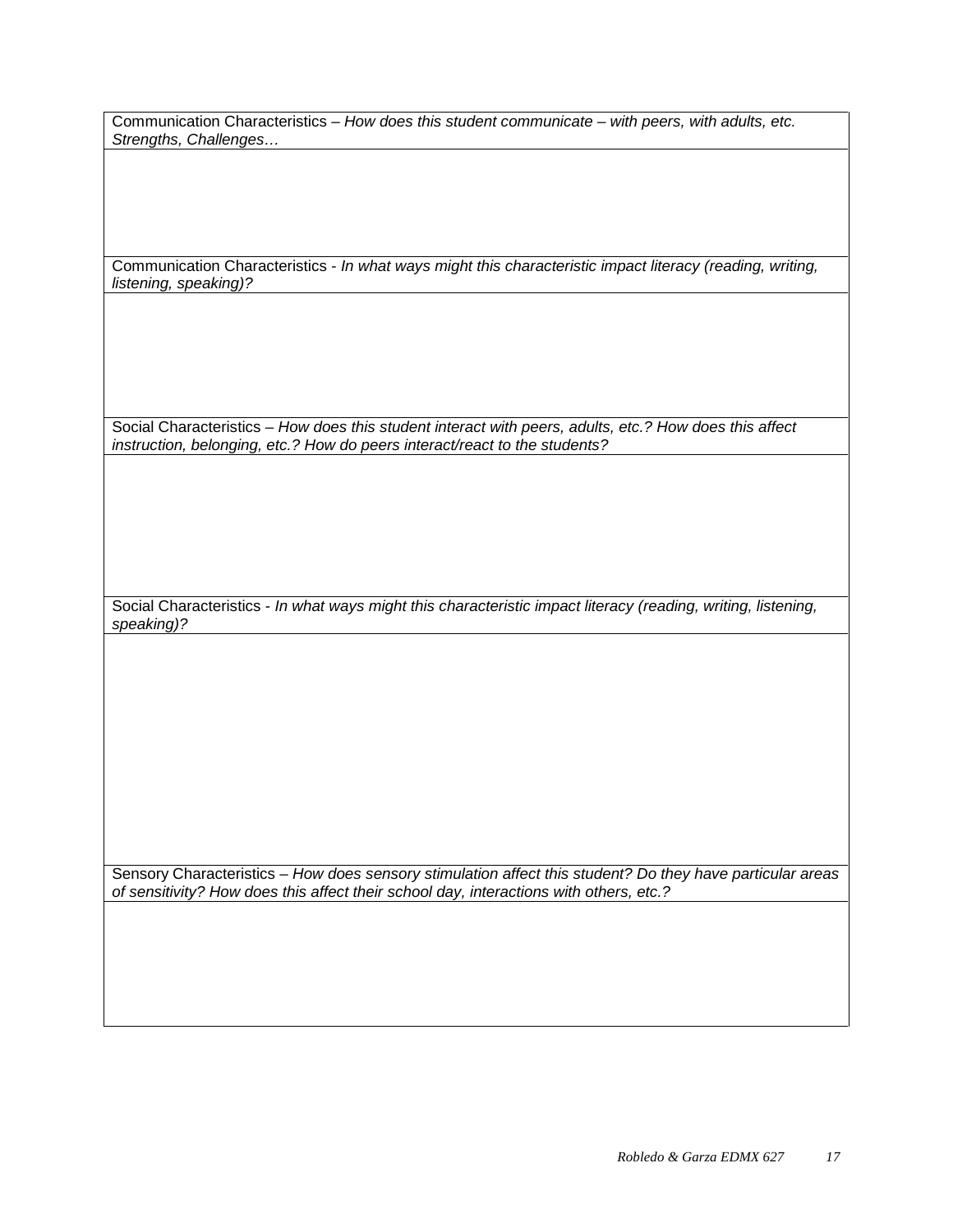Sensory Characteristics - *In what ways might this characteristic impact literacy (reading, writing, listening, speaking)?*

Movement Characteristics – *Are there times when they appear to be stuck or have trouble combining, switching, executing, starting movements, thoughts, and/or actions?* 

Movement Characteristics - *In what ways might this characteristic impact literacy (reading, writing, listening, speaking)?*

Behavioral Characteristics – *What types of behaviors occur that may limit access to instruction and/or social relationships? What might be the possible functions of these behaviors?*

Behavioral Characteristics - *In what ways might this characteristic impact literacy (reading, writing, listening, speaking)?*

Other Important Information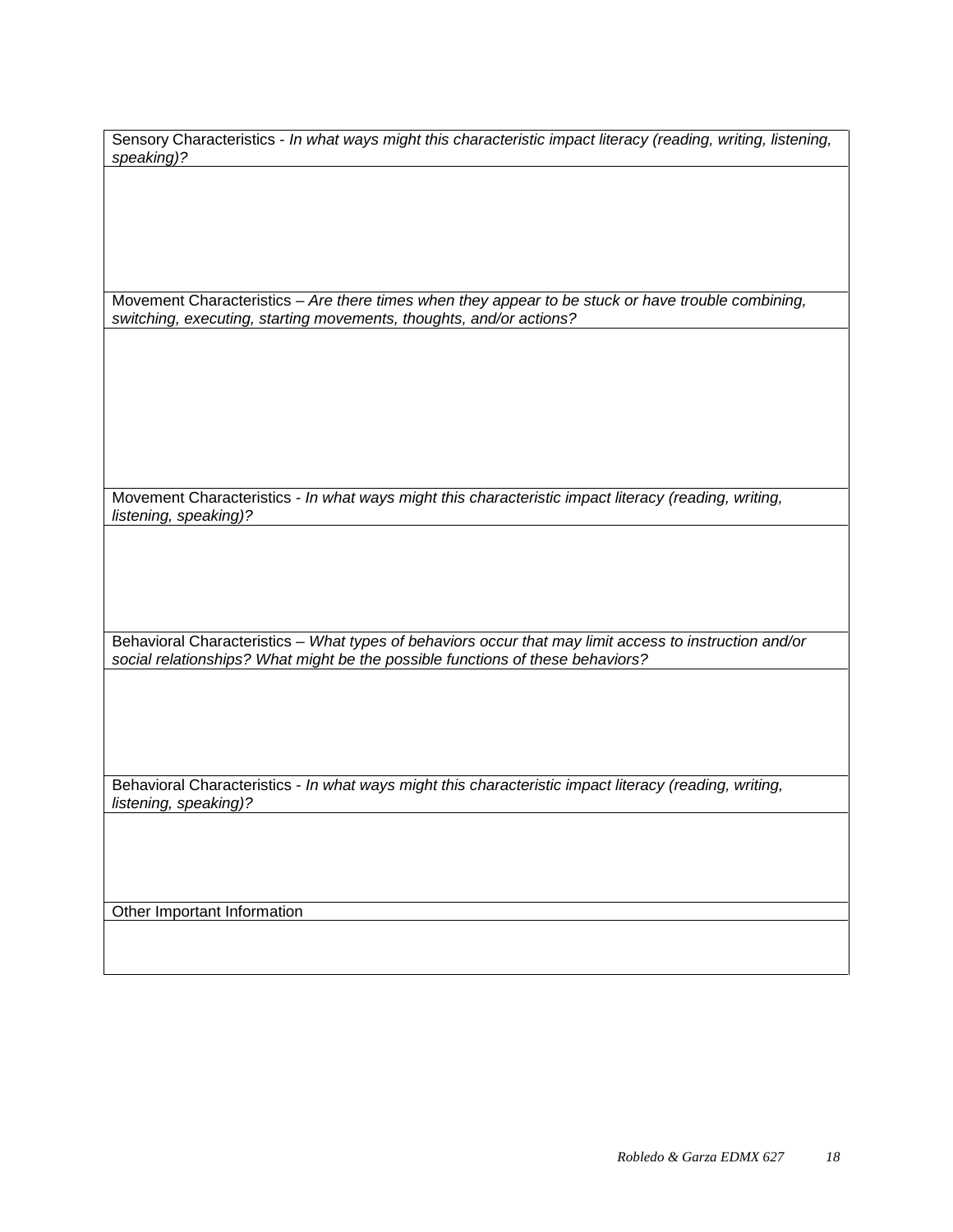## *Section A: Case Study Part 2. Autism and Literacy (8 points):*

For this section, complete the Literacy Graphic Organizer by 1) describing in detail the student's Present Levels of Performance in literacy (*PLOP refers to what the student can do in literacy, inclusive of reading, writing, listening and speaking.);* 2) describing no more than 3 areas of need in literacy *(If the student is at grade level and does not appear to have an area of need in literacy, talk with the professor.)*; 3) describing the literacy opportunities that are available to this student throughout their day. Information for Part 2 should be drawn from interviews with the teacher, observations, records review and samples of student work. It is expected that you will write your detailed description in a paragraph format in each section of the *Literacy Graphic Organizer*.

## *Literacy Graphic Organizer*

| Reading, Writing, Listening and Speaking<br><b>Present Levels of Performance</b>                                                                                |
|-----------------------------------------------------------------------------------------------------------------------------------------------------------------|
|                                                                                                                                                                 |
|                                                                                                                                                                 |
|                                                                                                                                                                 |
| Reading, Writing, Listening and Speaking<br>Areas of Need (not to exceed 3 total)                                                                               |
|                                                                                                                                                                 |
|                                                                                                                                                                 |
|                                                                                                                                                                 |
| Description of the literacy opportunities that are available to this student throughout their day to<br>engage in reading, writing, listening/speaking activity |
|                                                                                                                                                                 |
|                                                                                                                                                                 |
|                                                                                                                                                                 |

## *Section B: Part 3. A Principled Lesson Design for a Student with ASD (8 points):*

The 7 principles for promoting inclusive literacy practices presented in the Kluth & Chandler-Olcott text (Chapter 3) should be should be the foundation for all literacy instruction and support. Using the Kluth & Chandler-Olcott text as a guide, you will develop a lesson plan for your case study student with Autism Spectrum Disorder.

This lesson could be designed for one to one, small group or whole group instruction. If you choose to create a group lesson, be sure to specify the supports received by your case study student. Create a lesson design for your student with ASD that includes all of the following components. Please organize your lesson design by including the subheadings for each component.

## *LD Connecting Local Understanding to Lesson Design*

In this component of your lesson design, write the following items that you developed during the workshops in class:

- Name the specific area(s) of the student's need in literacy that you want to focus on
- Name and provide an introductory description of  $3 4$  appropriate instructional strategies for student's literacy learning in the specific area of need
- List the specific characteristics of the student that need to be supported for the student to access and perform in the specific area of literacy need
- Name and provide an introductory description of the specific support(s) that would best help the student in the areas of literacy need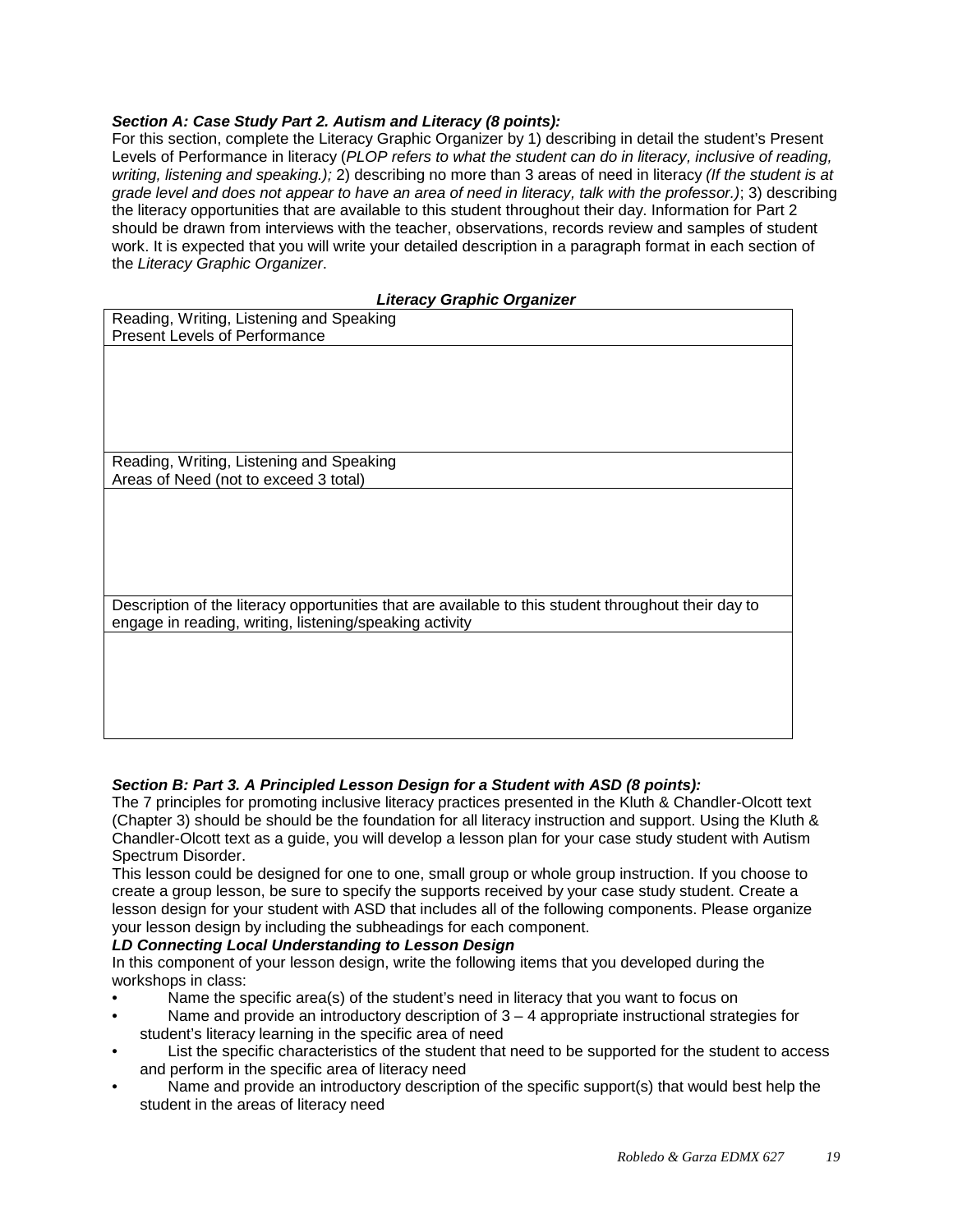## *Heading of Lesson Design*

In this component of your lesson design, write the following items:

- Curriculum Area(s): (i.e., reading, writing, listening, speaking)
- Title of Lesson
- Common Core Standard(s) Addressed (incorporate CAPA standards with students with Moderate/Severe ASD)
- Learning Objectives for this lesson

# *Body of the Lesson Design*

Your lesson design should follow this format

| <b>Anticipatory Set:</b> | Before you start teaching the student the lesson objective, describe specifically       |
|--------------------------|-----------------------------------------------------------------------------------------|
|                          | what you will do to engage/motivate/focus the student to begin this lesson. Describe    |
|                          | any accommodations and/or adaptations you use during this anticipatory set.             |
| Teach to the             | Now, describe how you teach the student the lesson objective - how you use your         |
| Objective                | instructional strategy/activity to help the student to learn the objective. This        |
|                          | description must show step-by-step how you explain and model. The description           |
|                          | should provide details on how you plan to use your instructional strategy/activity to   |
|                          | explain and model the objective to the student. In addition, you should incorporate     |
|                          | into your description the accommodations and/or adaptations you use during your         |
|                          | explanation and modeling. These should be highlighted in yellow. You should             |
|                          | describe the way in which you accommodate and/or adapt any part of the                  |
|                          | instruction in order to provide the student access. It should be clear while reading    |
|                          | your description of your instruction how you are using accommodations and/or            |
|                          | adaptations. Make sure your description is detailed and specific enough so that the     |
|                          | professor can know what your instruction looks like and sounds like. Also, make         |
|                          | sure to describe how you check for comprehension to monitor the extent to which         |
|                          | the student understands what you are explaining and modeling.                           |
| <b>Guided Practice:</b>  | Now describe how you work together with the student to engage the student in            |
|                          | doing the instructional strategy/activity together with you to perform the objective    |
|                          | and practice it. This description must show step-by-step how you work together          |
|                          | with the student. The description should provide details on how you plan to engage      |
|                          | the student in doing the instructional strategy/activity together with you to practice  |
|                          | the objective. Make sure to describe how you are providing corrective feedback as       |
|                          | well as positive feedback so the student knows what he is doing "right." In addition,   |
|                          | you should incorporate into your description the accommodations and/or                  |
|                          | adaptations you use as you and the student work together. These should be               |
|                          | highlighted in yellow. You should describe the way in which you accommodate             |
|                          | and/or adapt anything you do together in order to support the student's                 |
|                          | performance of the objective. It should be clear while reading your description of      |
|                          | your instruction how you use accommodations and/or adaptations during guided            |
|                          | practice.                                                                               |
| Independent              | After you finish teaching the student the objective and practicing it with the student, |
| <b>Practice and</b>      | describe an opportunity you provide the student to perform the objective on his/her     |
| Generalization:          | own (or if appropriate, with a partner who has received the same instruction) to        |
|                          | demonstrate understanding and to prepare him/her for generalization of the              |
|                          | concept taught. Make sure to explain how specifically you intend to evaluate            |
|                          | student performance to determine the extent to which the student can perform the        |
|                          | objective. In addition, you should incorporate into your description of the             |
|                          | independent practice and evaluation of performance during independent practice          |
|                          | any accommodations and/or adaptations you use. These should be highlighted in           |
|                          | yellow. It should be clear while reading your description how you are using             |
|                          | accommodations and/or adaptations during independent practice.                          |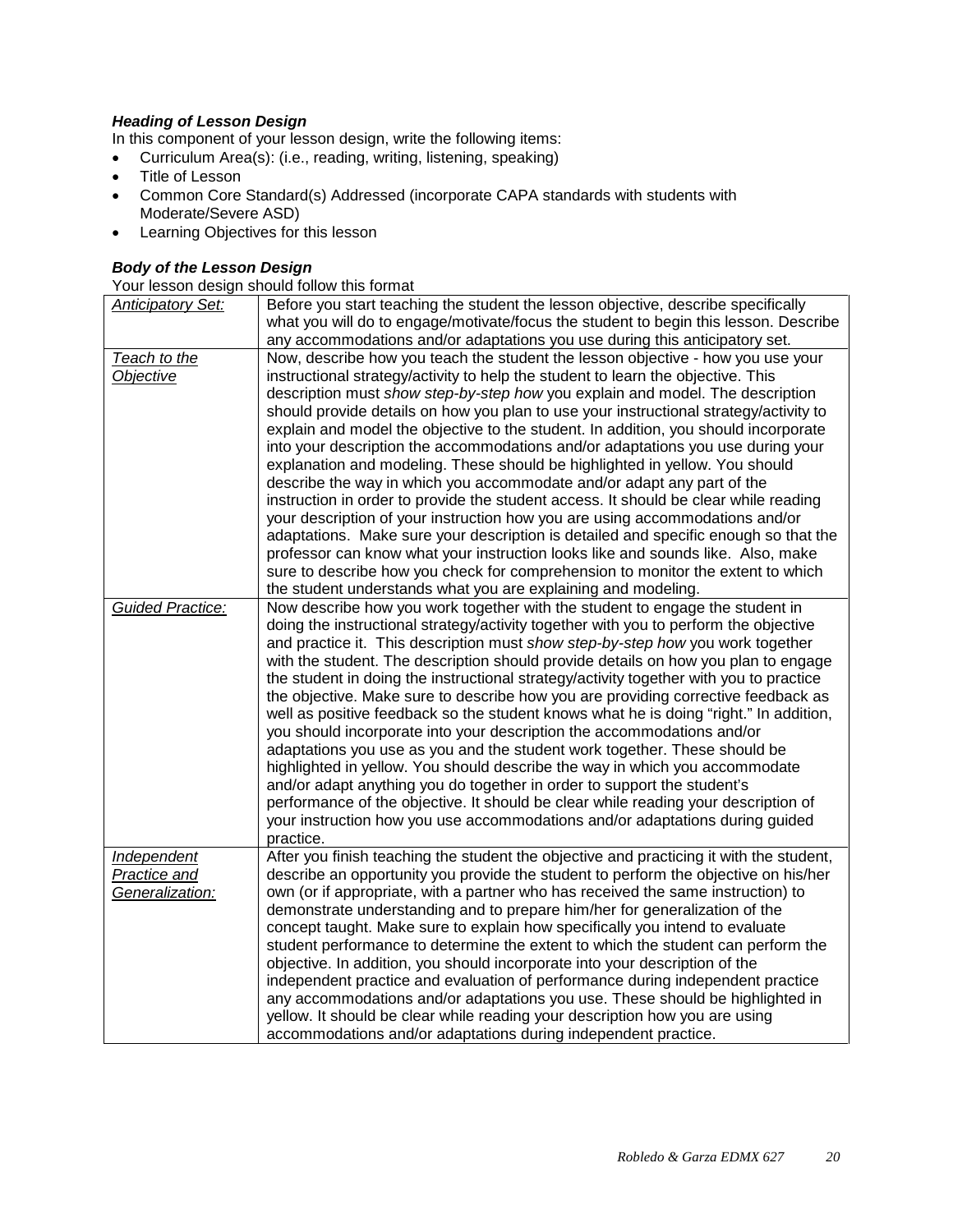## *Section C: Part 4. Reflection on 7 Principles For Promoting Inclusive Literacy Practices (8 points):*

Write a reflective statement on each of the 7 principles for promoting inclusive literacy practices (Kluth & Chandler-Olcott, Ch. 3) and how they are addressed in your lesson. Your reflection must demonstrate an understanding of the text and its connection to your lesson and case study student.

- Maintain high expectations.
- Provide models of literate behavior.
- Elicit students' perspectives.
- Promote diversity as a positive resource.
- Adopt "elastic" instructional approaches.
- Use flexible grouping strategies.
- Differentiate instruction.

## *Section C: Part 5. Reflective Practitioners (7 points):*

Write a reflective paragraph for *each* of the components of this signature assignment. Focus on things you learned throughout each component.

*Part 1. Description of ASD. Part 2. Autism and Literacy. Part 3. Principled Lesson Design Part 4. 7 Principles for Promoting Inclusive Literacy Practices*

*Instruction for Submitting this Assignment:* You must submit in Parts in Cougar Courses and as a whole document the final day of class. Submit to TASKSTREAM as one full document. The Rubric provided below will be used to measure the quality of your assignment and will be posted on TASKSTREAM ONLY. Therefore you will get a course grade in Cougar Courses and a quality rating in TASKSTREAM.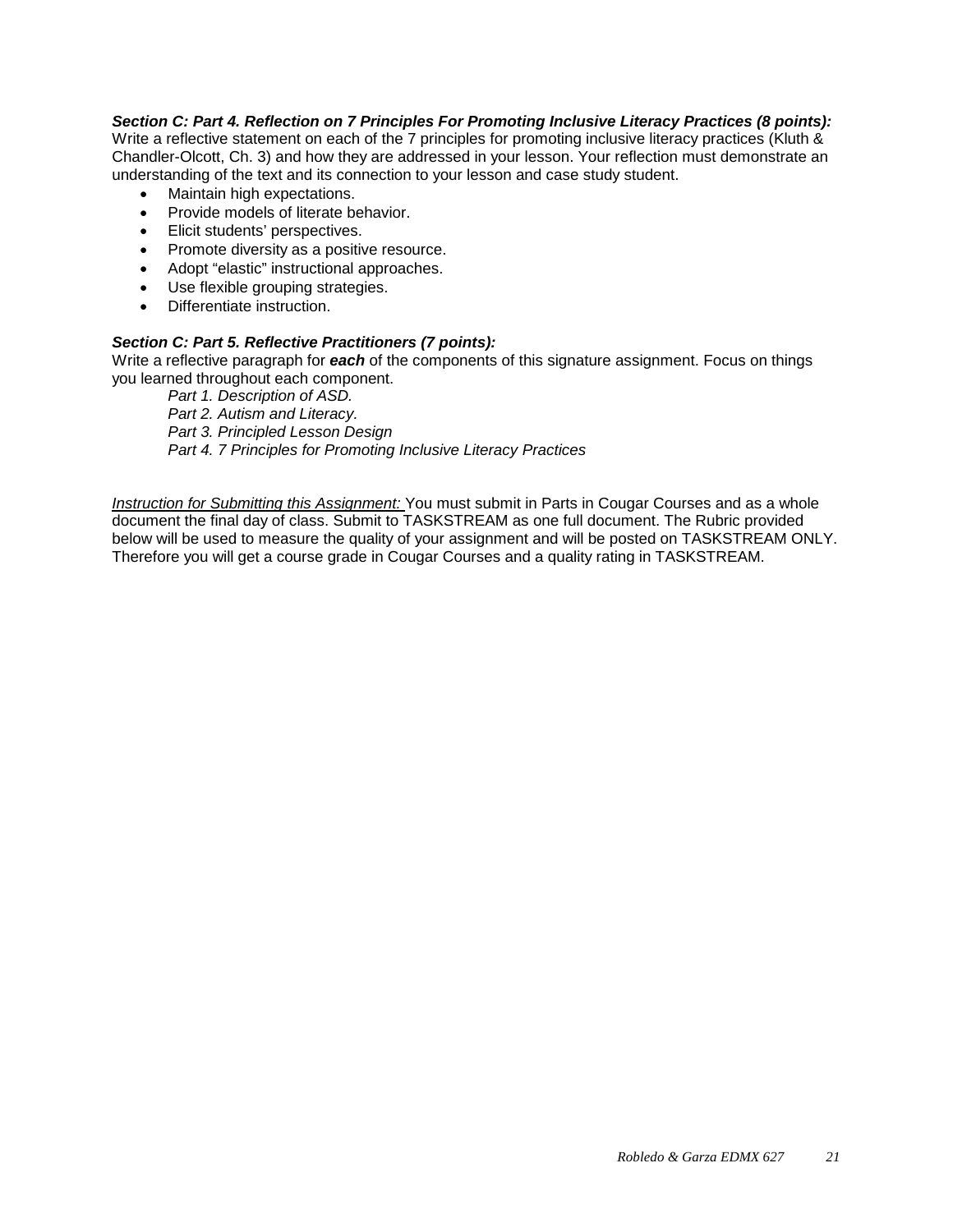## <span id="page-21-0"></span>**Grading Rubric for "Local Understanding" Case Study and Principled Lesson Design: Student with Autism Spectrum Disorder**

|                                      | 0                                                                                                     | 1                                                                                                                                                                                                                                                                                                                                                                                                          | 2                                                                                                                                                                                                                                                                                                                                                                                                                                          | 3                                                                                                                                                                                                                                                                                                                                                                                                     | 4                                                                                                                                                                                                                                                                                                                                                                                                                                                                                                  |              |
|--------------------------------------|-------------------------------------------------------------------------------------------------------|------------------------------------------------------------------------------------------------------------------------------------------------------------------------------------------------------------------------------------------------------------------------------------------------------------------------------------------------------------------------------------------------------------|--------------------------------------------------------------------------------------------------------------------------------------------------------------------------------------------------------------------------------------------------------------------------------------------------------------------------------------------------------------------------------------------------------------------------------------------|-------------------------------------------------------------------------------------------------------------------------------------------------------------------------------------------------------------------------------------------------------------------------------------------------------------------------------------------------------------------------------------------------------|----------------------------------------------------------------------------------------------------------------------------------------------------------------------------------------------------------------------------------------------------------------------------------------------------------------------------------------------------------------------------------------------------------------------------------------------------------------------------------------------------|--------------|
| Components                           | Does Not<br>Meet<br>Expectations                                                                      | Does Not Meet<br>Expectations<br>Requires<br>significantly more                                                                                                                                                                                                                                                                                                                                            | Demonstrates<br>understanding,<br>but requires<br>additional                                                                                                                                                                                                                                                                                                                                                                               | <b>Meets</b><br>Expectations as<br>Stated                                                                                                                                                                                                                                                                                                                                                             | Exceeds<br>Expectations<br>Understands                                                                                                                                                                                                                                                                                                                                                                                                                                                             |              |
|                                      |                                                                                                       | experience<br>understanding,<br>instruction, and                                                                                                                                                                                                                                                                                                                                                           | coaching or<br>clarification                                                                                                                                                                                                                                                                                                                                                                                                               |                                                                                                                                                                                                                                                                                                                                                                                                       | and/or performs<br>beyond stated<br>expectations                                                                                                                                                                                                                                                                                                                                                                                                                                                   |              |
|                                      |                                                                                                       |                                                                                                                                                                                                                                                                                                                                                                                                            | <b>PARTA</b><br>"Local Understanding" Case Study                                                                                                                                                                                                                                                                                                                                                                                           |                                                                                                                                                                                                                                                                                                                                                                                                       |                                                                                                                                                                                                                                                                                                                                                                                                                                                                                                    | <b>Score</b> |
| Part 1.<br>Description<br>of Student | No<br>assignment<br>submitted;<br>assignment<br>submitted<br>after agreed<br>upon due<br>date.        | Incomplete<br>description of<br>student with ASD,<br>with little detail.<br>Does not address<br>strengths,<br>challenges,<br>and/or other<br>student<br>characteristics.                                                                                                                                                                                                                                   | Somewhat<br>complete<br>description of<br>student with ASD,<br>with some<br>missing details.<br>Somewhat<br>addresses<br>strengths,<br>challenges, and<br>other student<br>characteristics.                                                                                                                                                                                                                                                | Complete and<br>professional<br>description of<br>student with ASD,<br>with sufficient<br>detail.<br>Adequately<br>addresses<br>strengths,<br>challenges, and<br>other student<br>characteristics.                                                                                                                                                                                                    | Thorough,<br>detailed, and<br>professional<br>description of<br>student with ASD,<br>with exceptional<br>clarity and<br>detailed.<br>Clearly addresses<br>strengths,<br>challenges, and<br>other student<br>characteristics.                                                                                                                                                                                                                                                                       |              |
| Part 2<br>Literacy and<br>Autism     | <b>No</b><br>assignment<br>submitted;<br>assignment<br>submitted<br>after agreed<br>upon due<br>date. | Incomplete<br>descriptions of<br>the student's<br>present level of<br>functioning,<br>including<br>strengths and<br>challenges, and<br>areas of need in<br>reading, writing,<br>listening, and<br>speaking.<br>Descriptions of<br>daily literacy<br>opportunities are<br>limited, missing,<br>or inappropriate.<br>Minimal, missing,<br>or inappropriate<br>additional<br>activities and/or<br>strategies. | Somewhat<br>complete<br>descriptions of<br>the student's<br>present level of<br>functioning,<br>including<br>strengths and<br>challenges, and<br>areas of need in t<br>reading, writing,<br>listening, and<br>speaking.<br>Descriptions of<br>daily literacy<br>opportunities are<br>appropriate, but<br>lack detail or<br>clarity.<br>Additional<br>activities and/or<br>strategies are<br>appropriate, but<br>lack detail or<br>clarify. | Adequately<br>detailed<br>descriptions of<br>the student's<br>present level of<br>functioning,<br>including<br>strengths and<br>challenges, and<br>areas of need in<br>reading, writing,<br>listening, and<br>speaking.<br>Daily literacy<br>opportunities are<br>appropriate and<br>clearly described.<br>Additional<br>activities and/or<br>strategies are<br>appropriate and<br>clearly described. | Exceptionally<br>well-presented<br>and detailed<br>descriptions of<br>the student's<br>present level of<br>functioning,<br>including<br>strengths and<br>challenges, and<br>areas of need in<br>reading, writing,<br>listening, and<br>speaking.<br>Daily literacy<br>opportunities are<br>appropriate and<br>described with<br>exceptional clarity<br>and detail.<br>Additional<br>activities and/or<br>strategies are<br>appropriate and<br>described with<br>exceptional clarity<br>and detail. |              |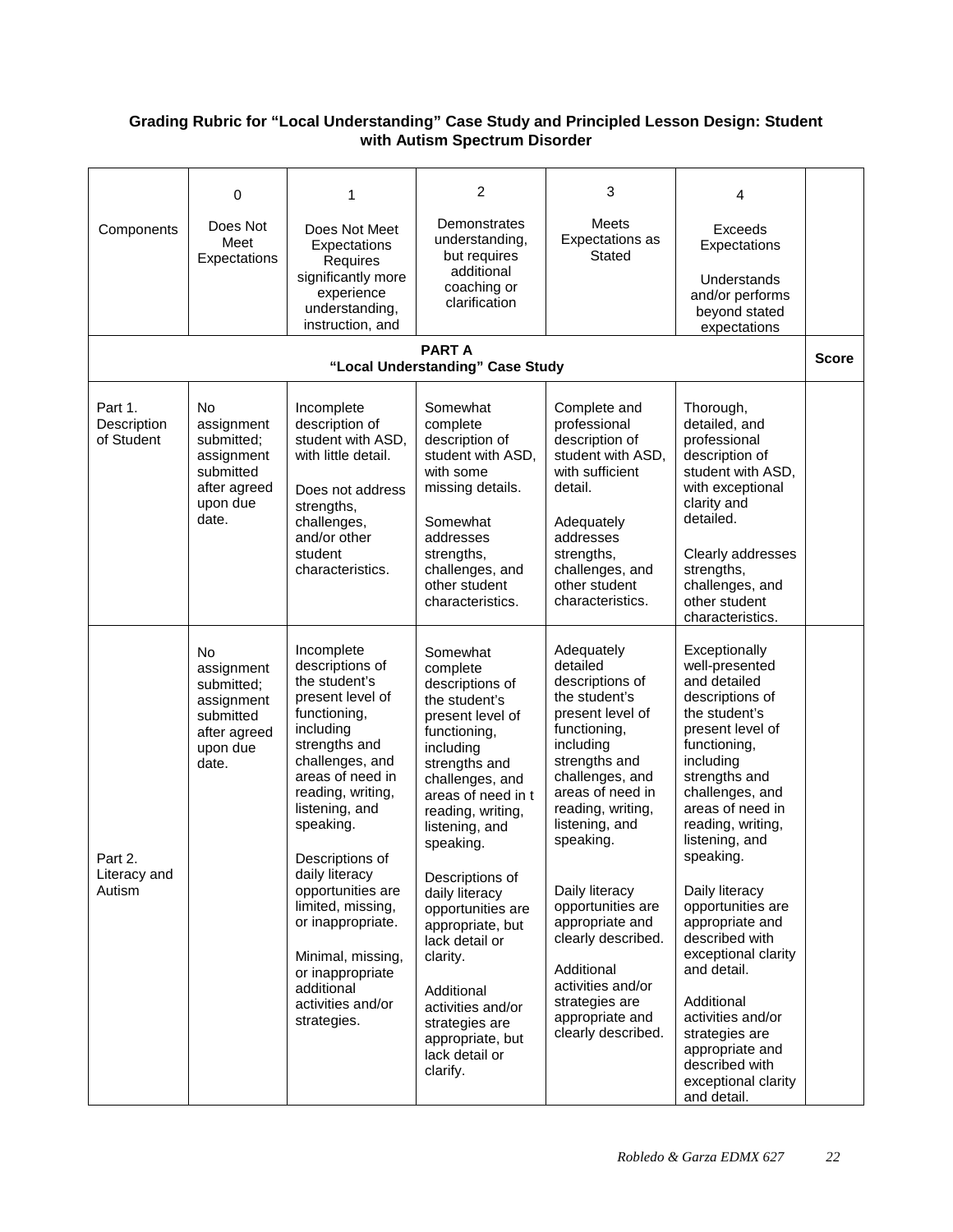| <b>PART B</b><br><b>Principled Lesson Design</b>              |                                                                                                       |                                                                                                                                                                                                                                                               |                                                                                                                                                                                                                                                           |                                                                                                                                                                                                                                                                |                                                                                                                                                                                                                                                                                    |       |
|---------------------------------------------------------------|-------------------------------------------------------------------------------------------------------|---------------------------------------------------------------------------------------------------------------------------------------------------------------------------------------------------------------------------------------------------------------|-----------------------------------------------------------------------------------------------------------------------------------------------------------------------------------------------------------------------------------------------------------|----------------------------------------------------------------------------------------------------------------------------------------------------------------------------------------------------------------------------------------------------------------|------------------------------------------------------------------------------------------------------------------------------------------------------------------------------------------------------------------------------------------------------------------------------------|-------|
|                                                               | 0                                                                                                     | 1                                                                                                                                                                                                                                                             | $\overline{c}$                                                                                                                                                                                                                                            | 3                                                                                                                                                                                                                                                              | 4                                                                                                                                                                                                                                                                                  | Score |
| Part 3:<br>Lesson<br>Design                                   | <b>No</b><br>assignment<br>submitted;<br>assignment<br>submitted<br>after agreed<br>upon due<br>date. | Components of<br>the lesson design<br>are brief, missing,<br>and/or lacks<br>clarity or detail.<br>The lesson<br>design is not well<br>connected to<br>standards, and/or<br>does not match<br>student<br>characteristics or<br>assessment<br>results.         | Most components<br>of lesson design<br>have adequately<br>detailed and<br>clarity.<br>Most components<br>of lesson design<br>are appropriate to<br>the student and<br>connected to<br>student<br>assessment<br>results and<br>standards.                  | All components of<br>the lesson design<br>are present and<br>are adequately<br>detailed and<br>clear.<br>All components of<br>the lesson design<br>are appropriate to<br>the student and<br>connected to<br>student<br>assessment<br>results and<br>standards. | All components of<br>the lesson design<br>are exceptionally<br>clear, detailed,<br>and well<br>described.<br>All components of<br>the lesson design<br>are clearly<br>appropriate to the<br>student and well<br>connected to<br>student<br>assessment<br>results and<br>standards. |       |
| Part 4:<br>Seven<br>Principles                                | <b>No</b><br>assignment<br>submitted;<br>assignment<br>submitted<br>after agreed<br>upon due<br>date. | Response<br>provides minimal<br>evidence of<br>understanding of<br>the Kluth &<br>Chandler-Olcott<br>text and/or lecture<br>content.<br>More than one of<br>the seven<br>principles is not<br>addressed or is<br>incorrectly or<br>inadequately<br>addressed. | Response shows<br>evidence of basic<br>understanding of<br>most of the Kluth<br>& Chandler-Olcott<br>text and lecture<br>content.<br>While, all seven<br>principles are<br>addressed, more<br>depth and detail<br>of description<br>could be<br>provided. | Response shows<br>evidence of<br>accurate<br>understanding of<br>the Kluth &<br>Chandler-Olcott<br>text and lecture<br>content.<br>All seven<br>principles are<br>adequately<br>addressed, with<br>adequate depth<br>and detail.                               | Response shows<br>evidence of<br>accurate,<br>complete, and in-<br>depth<br>understanding of<br>the Kluth &<br>Chandler-Olcott<br>text and lecture<br>content.<br>All seven<br>principles are<br>exceptionally well<br>addressed, with a<br>high level of<br>depth and detail.     |       |
| Part 5:<br>Reflection<br>on Parts $1 -$<br>4 of<br>Assignment | No<br>assignment<br>submitted;<br>assignment<br>submitted<br>after agreed<br>upon due<br>date.        | Reflection on<br>assignment<br>component parts<br>is incomplete,<br>limited, or<br>missing depth of<br>analysis.                                                                                                                                              | Reflection on<br>assignment<br>component parts<br>is somewhat<br>complete, having<br>some depth of<br>analysis.                                                                                                                                           | Reflection on<br>assignment<br>component parts<br>is complete, with<br>adequate detail<br>and depth of<br>analysis.                                                                                                                                            | Reflection on<br>assignment<br>component parts<br>is complete, with<br>exceptional detail<br>and depth of<br>analysis.                                                                                                                                                             |       |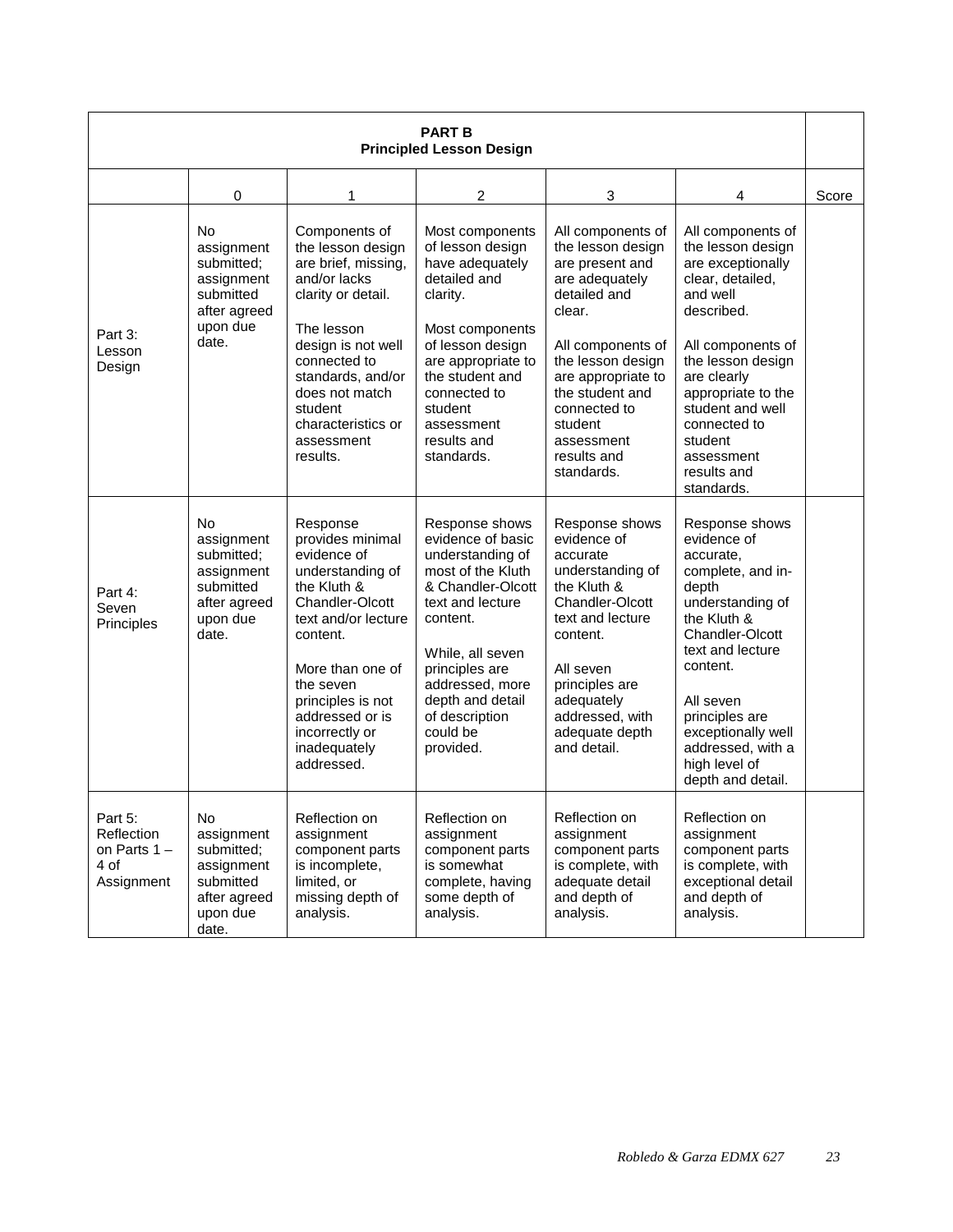

333 South Twin Oaks Valley Road San Marcos, California 92096-0001 Tel: 760.750.4300 Fax: 760.750.3160 www.csusm.edu/education

School of

Education

## <span id="page-23-0"></span>**Release Of Liability, Promise Not To Sue, Assumption Of Risk And Agreement To Pay Claims**

Activity: Autism Spectrum Disorder Case Study

Activity Date(s) and Time(s): Fall 2014 Activity Location(s):

In consideration for being allowed to participate in this Activity, on behalf of myself and my next of kin, heirs and representatives, I **release from all liability and promise not to sue** the State of California, the Trustees of The California State University, California State University San Marcos and their employees, officers, directors, volunteers and agents (collectively "University") from any and all claims, **including claims of the University's negligence,** resulting in any physical or psychological injury (including paralysis and death), illness, damages, or economic or emotional loss I may suffer because of my participation in this Activity, including travel to, from and during the Activity.

I am voluntarily participating in this Activity. I am aware of the risks associated with traveling to/from and participating in this Activity, which include but are not limited to physical or psychological injury, pain, suffering, illness, disfigurement, temporary or permanent disability (including paralysis), economic or emotional loss, and/or death. I understand that these injuries or outcomes may arise from my own or other's actions, inaction, or negligence; conditions related to travel; or the condition of the Activity location(s). **Nonetheless, I assume all related risks, both known or unknown to me, of my participation in this Activity, including travel to, from and during the Activity.**

I agree to **hold** the University **harmless** from any and all claims, including attorney's fees or damage to my personal property, that may occur as a result of my participation in this Activity, including travel to, from and during the Activity. If the University incurs any of these types of expenses, I agree to reimburse the University. If I need medical treatment, I agree to be financially responsible for any costs incurred as a result of such treatment. I am aware and understand that I should carry my own health insurance.

I am 18 years or older. **I understand the legal consequences of signing this document, including (a) releasing the University from all liability, (b) promising not to sue the University, (c) and assuming all risks of participating in this Activity, including travel to, from and during the Activity.**

I understand that this document is written to be as broad and inclusive as legally permitted by the State of California. I agree that if any portion is held invalid or unenforceable, I will continue to be bound by the remaining terms.

I have read this document, and I am signing it freely. No other representations concerning the legal effect of this document have been made to me.

| Participant Signature: Management Signature: Management Signature: Management Signature: Management Signature |        |
|---------------------------------------------------------------------------------------------------------------|--------|
| Participant Name (print):                                                                                     | Date:  |
| Emergency Contact (print):                                                                                    | Phone: |